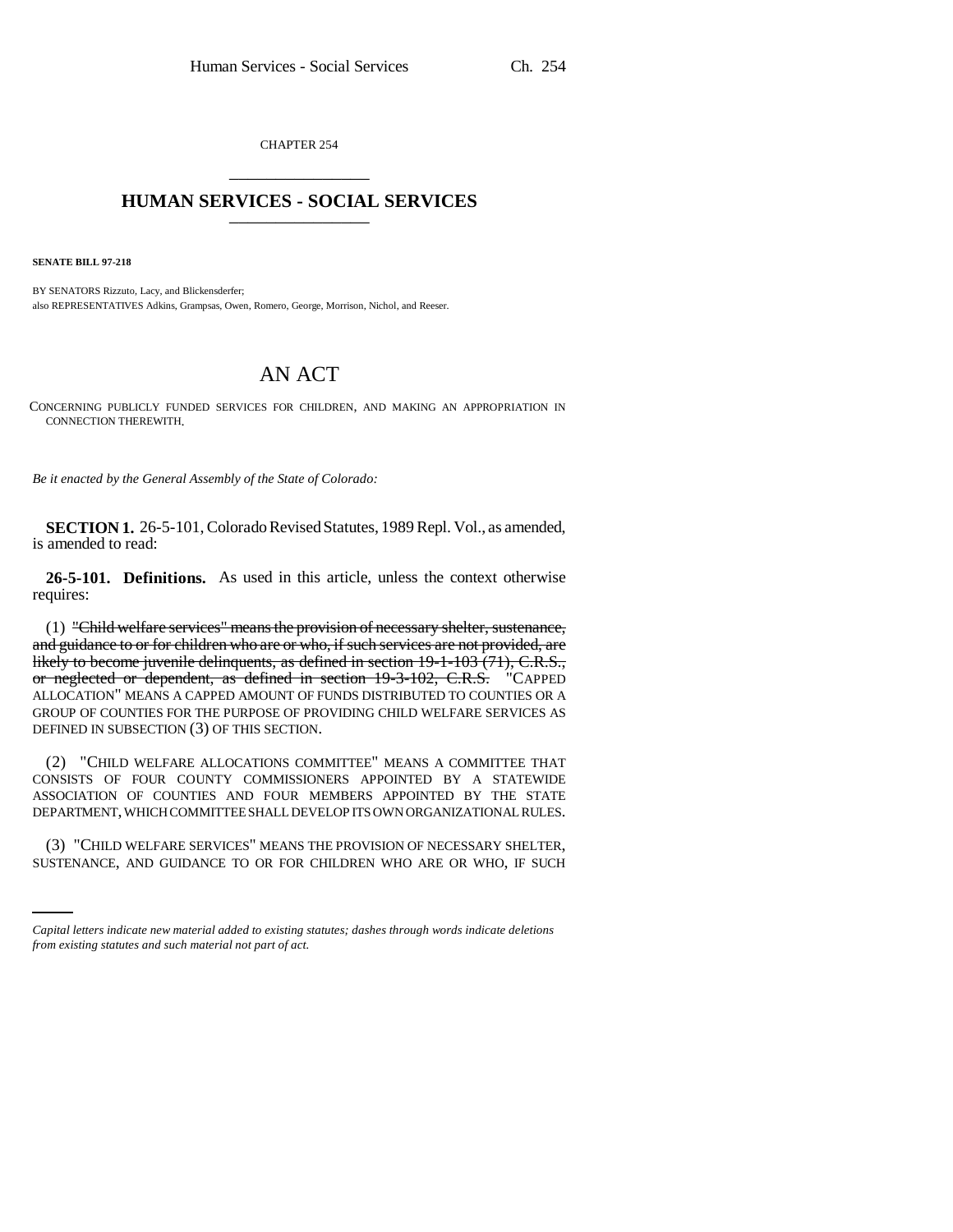SERVICES ARE NOT PROVIDED, ARE LIKELY TO BECOME NEGLECTED OR DEPENDENT, AS DEFINED IN SECTION 19-3-102, C.R.S. "CHILD WELFARE SERVICES" INCLUDES BUT IS NOT LIMITED TO:

- (a) CHILD PROTECTION;
- (b) RISK ASSESSMENT;
- (c) PERMANENCY PLANNING;
- (d) TREATMENT PLANNING;
- (e) CASE MANAGEMENT;
- (f) CORE SERVICES, AS DEFINED IN SECTION 19-3-208, C.R.S.;
- (g) ADOPTION AND SUBSIDIZED ADOPTION;
- (h) EMERGENCY SHELTER;
- (i) OUT-OF-HOME PLACEMENT, INCLUDING FOSTER CARE;
- (j) UTILIZATION REVIEW;
- (k) EARLY INTERVENTION AND PREVENTION;
- (l) YOUTH-IN-CONFLICT FUNCTIONS; AND
- (m) ADMINISTRATION AND SUPPORT FUNCTIONS.

(4) "COUNTY" MEANS A COUNTY OR A CITY AND COUNTY OR ANY TWO OR MORE COUNTIES.

(5) "GOVERNING BODY" MEANS THE BOARD OF COUNTY COMMISSIONERS OF A COUNTY OR THE CITY COUNCIL AND MAYOR OF A CITY AND COUNTY.

(6) "TARGETED ALLOCATION" MEANS A FIXED AMOUNT OF FUNDS FROM A CAPPED ALLOCATION TO A GROUP OF COUNTIES THAT IS DESIGNATED FOR A SPECIFIC COUNTY WITHIN THAT GROUP OF COUNTIES.

**SECTION 2.** 26-5-104, Colorado Revised Statutes, 1989 Repl. Vol., as amended, is amended to read:

**26-5-104. Funding of child welfare services.** (1) **Reimbursement.** The state department shall, within the limits of available appropriations, reimburse the county departments eighty percent of amounts expended by county departments for child welfare services, as authorized by this article UP TO THE AMOUNT OF THE COUNTY'S ALLOCATION AS DETERMINED PURSUANT TO THE PROVISIONS OF THIS SECTION.

(2) **Parental fees.** The fiscal year beginning July 1, 1990, shall constitute the base fiscal year for the purpose of computing a base amount of parental fee collections by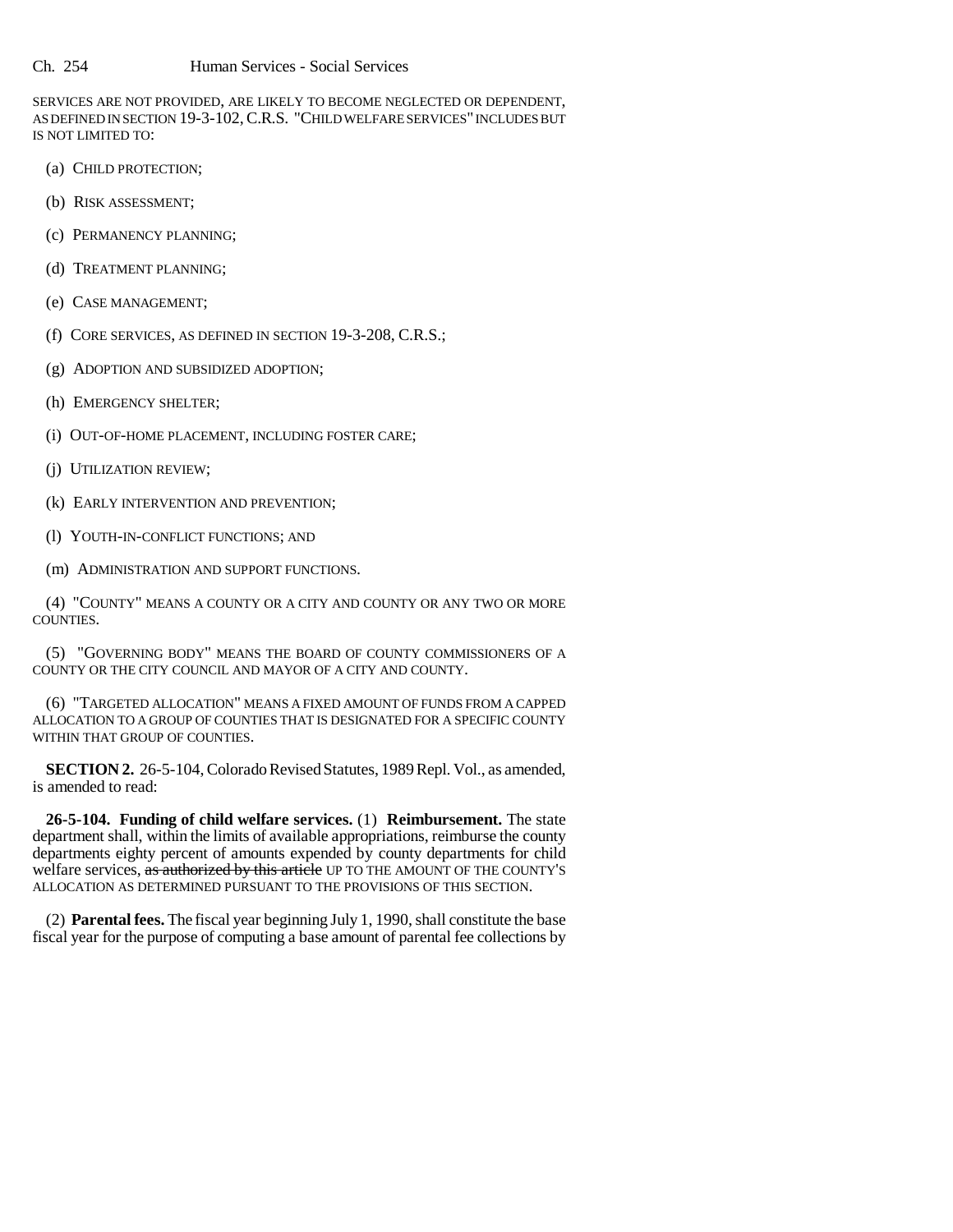each county on behalf of children in foster care. Commencing with the fiscal year beginning July 1, 1991, any increased amount of parental fees over and above the base amount shall be retained by the county that collected such parental fees. Any moneys retained by each county pursuant to this subsection (2) may be used for child welfare services directed toward early intervention, placement prevention, and family preservation, or any other program funded pursuant to sections 19-2-211, 19-2-212, and 19-2-310, C.R.S.

(3) **Allocation formula.** (a) FOR STATE FISCAL YEAR 1997-98, THE STATE DEPARTMENT, AFTER INPUT FROM THE CHILD WELFARE ALLOCATIONS COMMITTEE, SHALL DEVELOP FORMULAS FOR CAPPED AND TARGETED ALLOCATIONS THAT TAKE INTO ACCOUNT SUCH FACTORS AS:

(I) COUNTY SPENDING ON CHILD WELFARE SERVICES IN CALENDAR YEAR 1996;

(II) THE COUNTY'S ALLOCATIONS AND EXPENDITURES FOR CHILD WELFARE SERVICES IN STATE FISCAL YEARS 1995-96, 1994-95, AND 1993-94 AND A COMPARISON OF THE SPENDING IN THOSE PRIOR YEARS WITH THE CASELOADS IN THE RESPECTIVE PRIOR STATE FISCAL YEARS;

(III) THE COUNTY'S CURRENT CHILD WELFARE CASELOAD; AND

(IV) OTHER FACTORS DETERMINED BY THE STATE DEPARTMENT AND THE CHILD WELFARE ALLOCATIONS COMMITTEE THAT DIRECTLY AFFECT THE POPULATION OF CHILDREN IN NEED OF CHILD WELFARE SERVICES IN A COUNTY.

(b) IN THE EVENT THAT THE STATE DEPARTMENT AND THE CHILD WELFARE ALLOCATIONS COMMITTEE DO NOT REACH AN AGREEMENT ON THE ALLOCATION FORMULA ON OR BEFORE JUNE 15, 1997, THE STATE DEPARTMENT AND THE COMMITTEE SHALL SUBMIT ALTERNATIVES TO THE JOINT BUDGET COMMITTEE OF THE GENERAL ASSEMBLY FROM WHICH SUCH JOINT BUDGET COMMITTEE SHALL SELECT AN ALLOCATION FORMULA BEFORE JULY 1, 1997.

(c) THE FORMULAS DEVELOPED BY THE STATE DEPARTMENT, AFTER INPUT FROM THE CHILD WELFARE ALLOCATIONS COMMITTEE, SHALL IDENTIFY THE PORTION OF THE AMOUNTS APPROPRIATED FOR CHILD WELFARE SERVICES THAT SHALL BE ALLOCATED TO THE COUNTIES FOR THE PROVISION OF CHILD WELFARE SERVICES.

(4) **Allocations.** (a) FOR STATE FISCAL YEAR 1997-98 AND THEREAFTER, ALL COUNTIES SHALL RECEIVE CAPPED ALLOCATIONS FOR CHILD WELFARE SERVICES. THE COUNTIES MAY USE CAPPED ALLOCATION MONEYS FOR CHILD WELFARE SERVICES WITHOUT CATEGORY RESTRICTION IF NOT PROHIBITED BY FEDERAL LAW.

(b) (I) THE STATE DEPARTMENT SHALL MAKE CAPPED ALLOCATIONS FOR COUNTIES SERVING AT LEAST EIGHTY PERCENT OF THE TOTAL CHILD WELFARE SERVICES POPULATION.

(II) FOR THE BALANCE OF THE STATE, THE STATE DEPARTMENT SHALL CREATE ONE CAPPED ALLOCATION. THE STATE DEPARTMENT SHALL ESTABLISH A TARGETED ALLOCATION FOR EACH COUNTY IN SUCH GROUP OF COUNTIES DESIGNATED FOR THE PURPOSE OF SUCH CAPPED ALLOCATION.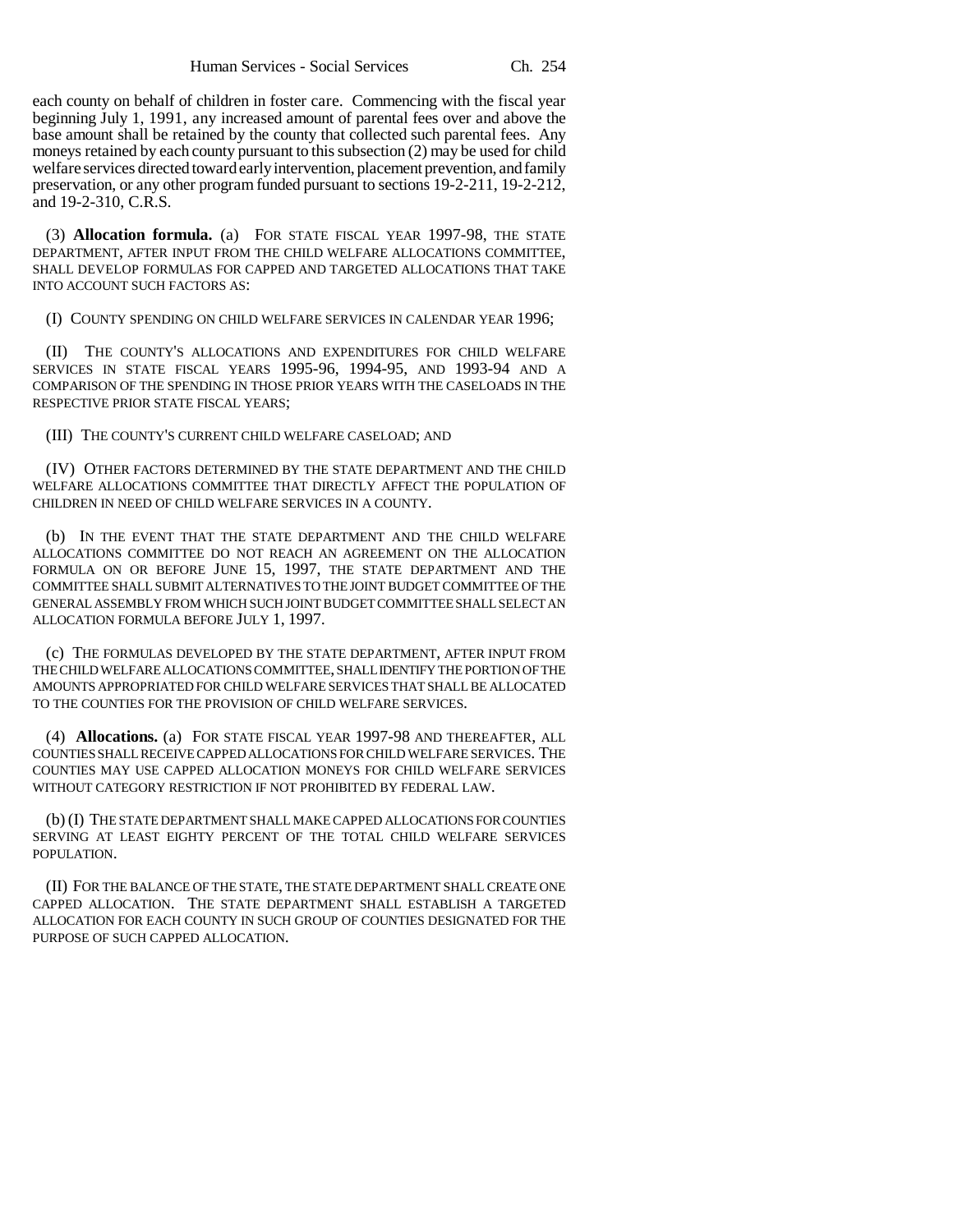(c) THE STATE DEPARTMENT, IN CONSULTATION WITH THE CHILD WELFARE ALLOCATIONS COMMITTEE, SHALL ADOPT RULES FOR WHEN A COUNTY MAY EXCEED ITS CAPPED OR TARGETED ALLOCATION.

(d) THE STATE DEPARTMENT MAY ONLY SEEK ADDITIONAL FUNDING FROM THE GENERAL ASSEMBLY IN A SUPPLEMENTAL APPROPRIATIONS BILL BASED UPON CASELOAD GROWTH OR CHANGES IN FEDERAL LAW OR FEDERAL FUNDING.

(e) A COUNTY'S ALLOCATION MAY BE AMENDED DUE TO CASELOAD GROWTH OR CHANGES IN FEDERAL LAW OR FEDERAL FUNDING.

(5) **Management training.** THE STATE DEPARTMENT SHALL DEVELOP A MANAGEMENT TRAINING PACKAGE TO BE DELIVERED TO THE COUNTIES NO LATER THAN OCTOBER 1, 1997, THAT SHALL ASSIST THE COUNTIES IN THE DEVELOPMENT OF MORE EFFECTIVE MANAGEMENT STRATEGIES FOR THE UTILIZATION OF RESOURCES IN THE DELIVERY OF CHILD WELFARE SERVICES. THE STATE DEPARTMENT MAY UTILIZE PORTIONS OF THE CHILD WELFARE ADMINISTRATION APPROPRIATIONS TOWARD THIS END AND IS HEREBY AUTHORIZED TO PURSUE ANY PRIVATE OR PUBLIC GRANTS TO FUND SUCH EFFORTS.

(6) ON AND AFTER JULY 1, 1997, A COUNTY SHALL BE AUTHORIZED TO NEGOTIATE RATES, SERVICES, AND OUTCOMES WITH PROVIDERS IF THE COUNTY HAS A REQUEST FOR PROPOSAL PROCESS IN EFFECT FOR SOLICITING BIDS FROM PROVIDERS OR ANOTHER MECHANISM FOR EVALUATING THE RATES, SERVICES, AND OUTCOMES THAT IT IS NEGOTIATING WITH SUCH PROVIDERS THAT IS ACCEPTABLE TO THE STATE DEPARTMENT.

**SECTION 3.** 26-5-105, Colorado Revised Statutes, 1989 Repl. Vol., is amended to read:

**26-5-105. Reimbursement procedure.** Claims for state reimbursement under this article shall be presented by the county departments to the state department at such times and in such manner as the state department may prescribe. The state department shall certify to the controller the amount approved, specifying the amount to which each county is entitled OF EACH COUNTY'S CAPPED OR TARGETED ALLOCATION. The amount so certified shall be paid from the state treasury, upon the voucher of the state department and warrant of the controller, to the respective county treasurers of the counties entitled thereto SEEKING THE REIMBURSEMENT, from money appropriated to the state department for the purpose of administering the provisions of this article.

**SECTION 4.** Article 5 of title 26, Colorado Revised Statutes, 1989 Repl. Vol., as amended, is amended BY THE ADDITION OF THE FOLLOWING NEW SECTIONS to read:

**26-5-105.3. Federal waivers.** The state department shall pursue as soon as possible any waivers that may be necessary to implement this article. INCLUDING BUT NOT LIMITED TO WAIVERS FOR TITLE IV-E FOSTER CARE SERVICES AND MEDICAID.

**26-5-105.5. Pilot programs - authorized - repeal.** (1) THE STATE DEPARTMENT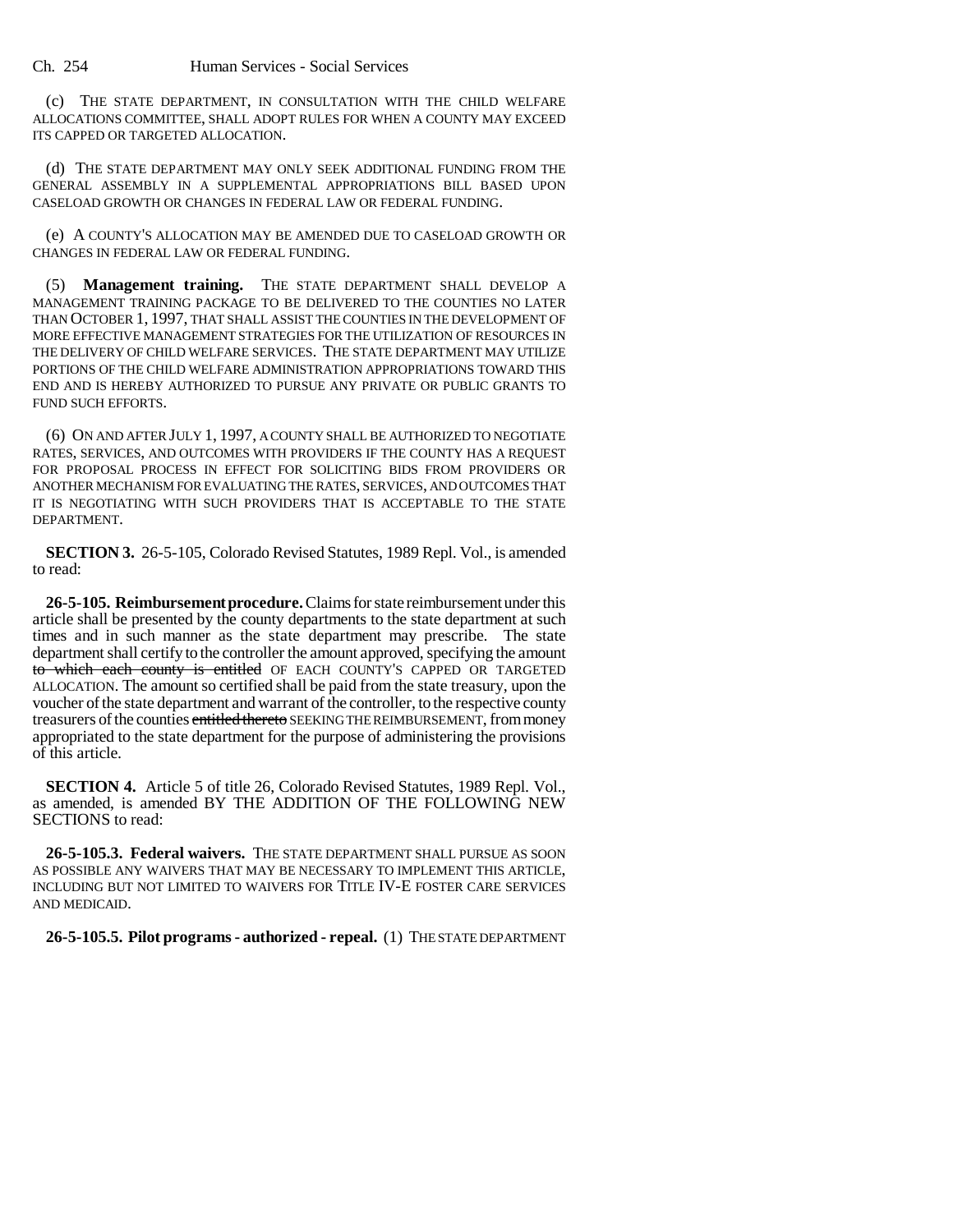MAY ENTER INTO PERFORMANCE CONTRACTS WITH NOT MORE THAN THREE COUNTIES OR GROUPS OF COUNTIES FOR THE DELIVERY OF CHILD WELFARE SERVICES. AN INTERESTED COUNTY SHALL APPLY TO THE STATE DEPARTMENT NOT LATER THAN AUGUST 1, 1997, AND THE IMPLEMENTATION OF SUCH PILOT PROGRAMS SHALL COMMENCE NOT LATER THAN SEPTEMBER 1, 1997.

(2) A COUNTY THAT ENTERS INTO A PERFORMANCE CONTRACT WITH THE STATE DEPARTMENT SHALL BE EXEMPT FROM THE RULES OF THE STATE DEPARTMENT AND STATE BOARD GOVERNING THE DELIVERY OF CHILD WELFARE SERVICES, AS SUCH EXEMPTIONS ARE IDENTIFIED IN THE PERFORMANCE CONTRACT.

(3) ANY COUNTY THAT HAS ENTERED INTO A PERFORMANCE CONTRACT WITH THE STATE DEPARTMENT AND UNDERSPENDS THE GENERAL FUND PORTION OF ITS CAPPED OR TARGETED ALLOCATION MAY USE THOSE FUNDS, NOT TO EXCEED FIVE PERCENT OF THE GENERAL FUND PORTION OF ITS TOTAL CAPPED OR TARGETED ALLOCATION FOR CHILD WELFARE SERVICES, TO EITHER REDUCE ITS COUNTY SHARE BY THE AMOUNT OF THE UNDEREXPENDITURE OR SPEND SUCH MONEYS ON ADDITIONAL SERVICES FOR CHILDREN IN THE COUNTY. ANY BALANCE OF THE GENERAL FUND PORTION OF ITS CAPPED OR TARGETED ALLOCATION SHALL BE USED FOR ADDITIONAL SERVICES FOR CHILDREN IN THE COUNTY.

(4) THIS SECTION IS REPEALED, EFFECTIVE JULY 1, 1998.

**26-5-105.7. Study of managed care.** (1) THE STATE DEPARTMENT, WITH INPUT FROM THE JUDICIAL DEPARTMENT, THE CHILD WELFARE ALLOCATIONS COMMITTEE, AND THE LEGISLATIVE OVERSIGHT COMMITTEE CREATED IN SUBSECTION (2) OF THIS SECTION, SHALL STUDY AND MAKE RECOMMENDATIONS ON THE ADVISABILITY OF IMPLEMENTING MANAGED CARE ON A STATEWIDE BASIS FOR THE DELIVERY OF CHILD WELFARE SERVICES.

(2) THERE IS HEREBY CREATED A LEGISLATIVE OVERSIGHT COMMITTEE THAT SHALL BE KNOWN AS THE "CHILD WELFARE OVERSIGHT COMMITTEE" AND SHALL CONSIST OF SIX MEMBERS OF THE GENERAL ASSEMBLY APPOINTED NO LATER THAN JUNE 1, 1997, PURSUANT TO THE PROVISIONS OF THIS SECTION. THE PRESIDENT OF THE SENATE SHALL APPOINT TWO MEMBERS OF THE SENATE, AND THE MINORITY LEADER OF THE SENATE SHALL APPOINT ONE MEMBER OF THE SENATE. THE SPEAKER OF THE HOUSE OF REPRESENTATIVES SHALL APPOINT TWO MEMBERS OF THE HOUSE OF REPRESENTATIVES, AND THE MINORITY LEADER OF THE HOUSE OF REPRESENTATIVES SHALL APPOINT ONE MEMBER OF THE HOUSE OF REPRESENTATIVES.

(3) THE STUDY SHALL INCLUDE BUT NOT BE LIMITED TO:

(a) THE DELIVERY OF DELINQUENCY SERVICES IN THE STATEWIDE SYSTEM OR IN ANOTHER DELIVERY SYSTEM, INCLUDING HOW TO PROVIDE AND MANAGE SERVICES FOR DELINQUENTS WHO ARE CURRENTLY SERVED BY THE COUNTY DEPARTMENTS;

(b) THE IMPLEMENTATION OF LEVELS OF CARE IN CHILD WELFARE AND DELINQUENCY SERVICES;

(c) PERFORMANCE-BASED CONTRACTING IN THE IMPLEMENTATION OF MANAGED CARE;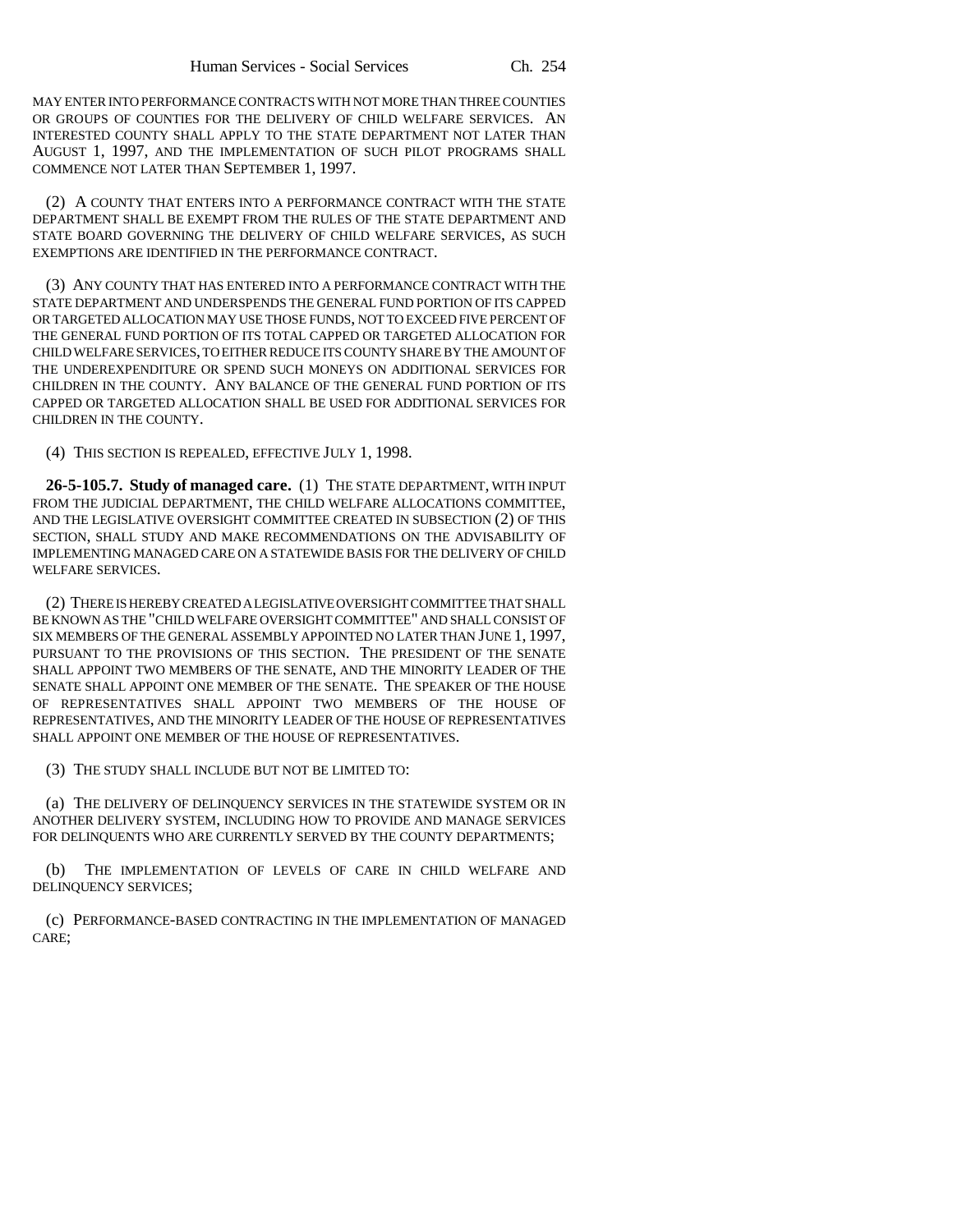(d) A METHOD FOR ALLOCATING FUNDS APPROPRIATED FOR CHILD WELFARE SERVICES, INCLUDING FEDERAL AND STATE GENERAL FUND MONEYS, TO COUNTIES OR GROUPS OF COUNTIES;

(e) A METHOD FOR DETERMINING THE MAINTENANCE OF EFFORT REQUIRED FOR EACH COUNTY OR GROUP OF COUNTIES;

(f) THE NEED FOR CREATING A RESERVE AT THE STATE LEVEL AND THE CRITERIA AND REQUIREMENTS FOR ACCESSING THE RESERVE;

(g) PROPOSALS FOR THE USES OF ANY SAVINGS REALIZED TO PROVIDE ADDITIONAL CHILD WELFARE SERVICES, INCLUDING PREVENTIVE SERVICES SUCH AS THOSE PURSUANT TO HOME VISITATION PROGRAMS; AND

(h) ANY SUGGESTED LEGISLATION NECESSARY TO IMPLEMENT THE RECOMMENDATIONS SET FORTH IN THE STUDY.

(4) THE STUDY AND RECOMMENDATIONS FOR THE IMPLEMENTATION OF THE STATEWIDE MANAGED CARE SYSTEM FOR THE DELIVERY OF CHILD WELFARE SERVICES SHALL BE SUBMITTED TO THE FOLLOWING COMMITTEES OF THE GENERAL ASSEMBLY NO LATER THAN JANUARY 1, 1998: THE HOUSE AND SENATE HEALTH, ENVIRONMENT, WELFARE, AND INSTITUTIONS COMMITTEES, THE HOUSE AND SENATE JUDICIARY COMMITTEES, AND THE JOINT BUDGET COMMITTEE.

(5) THIS SECTION IS REPEALED, EFFECTIVE JULY 1, 1998.

**SECTION 5.** 19-2-114 (4) and (5), Colorado Revised Statutes, 1986 Repl. Vol., as amended, are repealed as follows:

**19-2-114. Cost of care.** (4) If the court finds, after a hearing, that the juvenile's parent has made diligent, good faith efforts to prevent or discourage the juvenile from engaging in delinquent activity, the court may absolve such parent of accountability for cost of care under subsection (1) of this section.

(5) Liability for cost of care of a juvenile by such juvenile's parent under subsection (1) of this section shall be limited to a maximum of ten thousand dollars.

**SECTION 6.** 19-1-103 (1), (23), (25), and (57), Colorado Revised Statutes, 1986 Repl. Vol., as amended, are amended to read:

**19-1-103. Definitions.** As used in this title or in the specified portion of this title, unless the context otherwise requires:

(1) (a) "Abuse" or "child abuse or neglect", as used in part 3 of article 3 of this title, means an act or omission in one of the following categories that threatens the health or welfare of a child:

(I) Any case in which a child exhibits evidence of skin bruising, bleeding, malnutrition, failure to thrive, burns, fracture of any bone, subdural hematoma, soft tissue swelling, or death and either: Such condition or death is not justifiably explained; the history given concerning such condition is at variance with the degree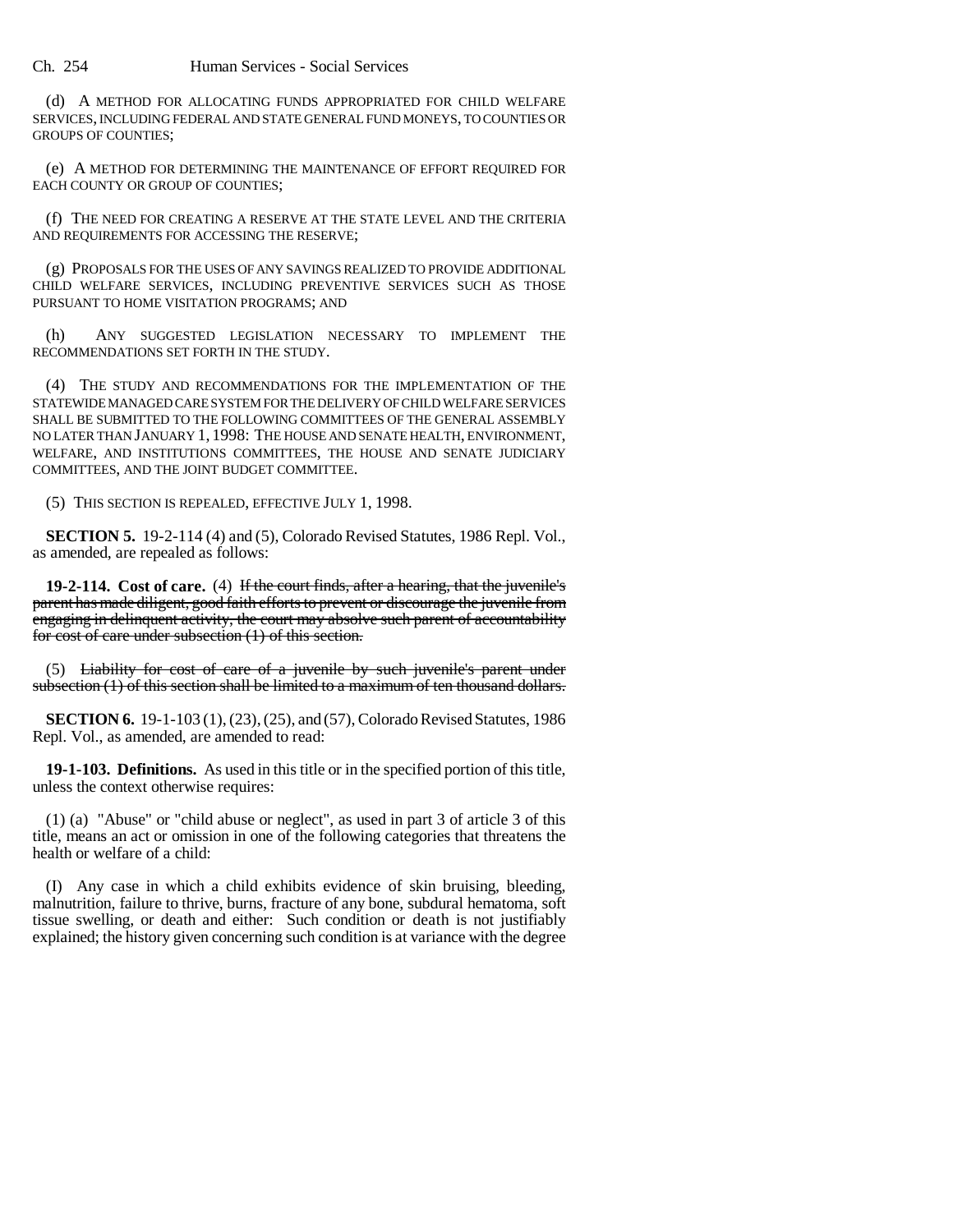or type of such condition or death; or the circumstances indicate that such condition may not be the product of an accidental occurrence;

(II) Any case in which a child is subjected to sexual assault or molestation, sexual exploitation, or prostitution;

(III) Any case in which a child is a child in need of services because the child's parents, legal guardian, or custodian fails to take the same actions to provide adequate food, clothing, shelter, medical care, or supervision that a prudent parent would take. The requirements of this subparagraph (III) shall be subject to the provisions of section 19-3-103.

(IV) ANY CASE IN WHICH A CHILD IS SUBJECTED TO EMOTIONAL ABUSE. AS USED IN THIS SUBPARAGRAPH (IV), "EMOTIONAL ABUSE" MEANS AN IDENTIFIABLE AND SUBSTANTIAL IMPAIRMENT OF THE CHILD'S INTELLECTUAL OR PSYCHOLOGICAL FUNCTIONING OR DEVELOPMENT OR A SUBSTANTIAL RISK OF IMPAIRMENT OF THE CHILD'S INTELLECTUAL OR PSYCHOLOGICAL FUNCTIONING OR DEVELOPMENT.

 $(HV)$  (V) Any act or omission described in section 19-3-102 (1) (a), (1) (b), or (1) (c).

(b) In all cases, those investigating reports of child abuse shall take into account accepted child-rearing practices of the culture in which the child participates. Nothing in this subsection (1) shall refer to acts that could be construed to be a reasonable exercise of parental discipline or to acts reasonably necessary to subdue a child being taken into custody pursuant to section 19-2-502 that are performed by a peace officer, level I, as defined in section 18-1-901 (3) (l), C.R.S., acting in the good faith performance of the officer's duties.

(23) "Citizen review panel", as used in section 19-3-211, means the panel created in a county by the board of county commissioners or in a city and county by the city council that shall review and render decisions regarding grievances between a complainant and a county department MAKE RECOMMENDATIONS REGARDING GRIEVANCES REFERRED TO THE PANEL BY THE COUNTY DIRECTOR PURSUANT TO THE CONFLICT RESOLUTION PROCESS.

(25) "Complainant", as used in section 19-3-211, means the person bringing  $a$ grievance against a county department</del> ANY PERSON WHO WAS THE SUBJECT OF AN INVESTIGATION OF A REPORT OF CHILD ABUSE OR NEGLECT OR ANY PARENT, GUARDIAN, OR LEGAL CUSTODIAN OF A CHILD WHO IS THE SUBJECT OF A REPORT OF CHILD ABUSE OR NEGLECT AND BRINGS A GRIEVANCE AGAINST A COUNTY DEPARTMENT IN ACCORDANCE WITH THE PROVISIONS OF SECTION 19-3-211.

(57) "Grievance", as used in section 19-3-211, means any dispute between a complainant and a county department concerning such department's response to, investigation of, and recommendations regarding any report of child abuse and neglect pursuant to the provisions of article 3 of this title A DISPUTE BETWEEN A COMPLAINANT AND A COUNTY DEPARTMENT CONCERNING THE CONDUCT OF COUNTY DEPARTMENT PERSONNEL IN PERFORMING THEIR DUTIES PURSUANT TO ARTICLE 3 OF THIS TITLE.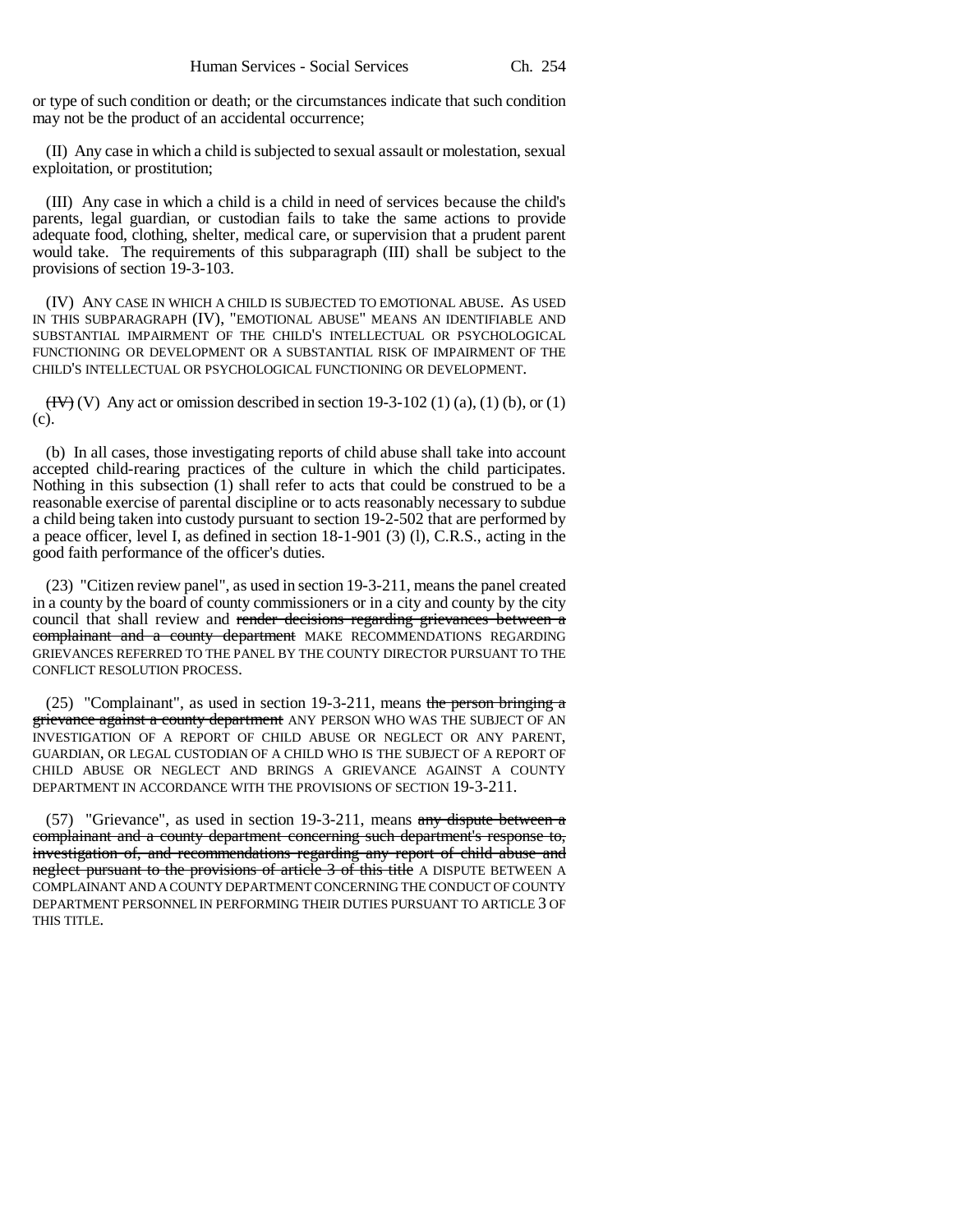Ch. 254 Human Services - Social Services

**SECTION 7.** 19-1-109 (2), Colorado Revised Statutes, 1986 Repl. Vol., as amended, is amended, and the said 19-1-109 is further amended BY THE ADDITION OF A NEW SUBSECTION, to read:

**19-1-109. Appeals.** (2) (a) The people of the state of Colorado shall have the same right to appeal questions of law in delinquency cases as exists in criminal cases.

(b) AN ORDER TERMINATING OR REFUSING TO TERMINATE THE LEGAL RELATIONSHIP BETWEEN A PARENT OR PARENTS AND ONE OR MORE OF THE CHILDREN OF SUCH PARENT OR PARENTS ON A PETITION, OR BETWEEN A CHILD AND ONE OR BOTH PARENTS OF THE CHILD, SHALL BE A FINAL AND APPEALABLE ORDER.

(c) AN ORDER DECREEING A CHILD TO BE NEGLECTED OR DEPENDENT SHALL BE A FINAL AND APPEALABLE ORDER AFTER THE ENTRY OF THE DISPOSITION PURSUANT TO SECTION 19-3-508. ANY APPEAL SHALL NOT AFFECT THE JURISDICTION OF THE TRIAL COURT TO ENTER SUCH FURTHER DISPOSITIONAL ORDERS AS THE COURT BELIEVES TO BE IN THE BEST INTERESTS OF THE CHILD.

(3) A WORKGROUP TO CONSIDER NECESSARY CHANGES TO PRACTICES, RULES, AND STATUTES IN ORDER TO ENSURE THAT APPEALS IN CASES CONCERNING RELINQUISHMENT, ADOPTION, AND DEPENDENCY AND NEGLECT BE RESOLVED WITHIN SIX MONTHS AFTER BEING FILED SHALL BE ESTABLISHED. THE WORKGROUP SHALL BE KNOWN AS THE "CHILD WELFARE APPEALS WORKGROUP" AND SHALL BE CREATED IN THE STATE JUDICIAL DEPARTMENT. THE WORKGROUP SHALL SUBMIT A WRITTEN REPORT TO THE GENERAL ASSEMBLY NO LATER THAN JANUARY 1, 1998, THAT SHALL CONTAIN RECOMMENDATIONS FOR STATUTORY, PRACTICE, AND RULE CHANGES TO EXPEDITE APPEALS AND REQUIRE THEIR RESOLUTION WITHIN SIX MONTHS AFTER FILING.

**SECTION 8.** 19-3-102, Colorado Revised Statutes, 1986 Repl. Vol., as amended, is amended to read:

**19-3-102. Neglected or dependent child.** (1) A child is neglected or dependent if:

(a) A parent, guardian, or legal custodian has abandoned the child or has subjected him OR HER to mistreatment or abuse or a parent, guardian, or legal custodian has suffered or allowed another to mistreat or abuse the child without taking lawful means to stop such mistreatment or abuse and prevent it from recurring;

(b) The child lacks proper parental care through the actions or omissions of the parent, guardian, or legal custodian;

(c) The child's environment is injurious to his OR HER welfare;

(d) A parent, guardian, or legal custodian fails or refuses to provide the child with proper or necessary subsistence, education, medical care, or any other care necessary for his OR HER health, guidance, or well-being;

(e) The child is homeless, without proper care, or not domiciled with his OR HER parent, guardian, or legal custodian through no fault of such parent, guardian, or legal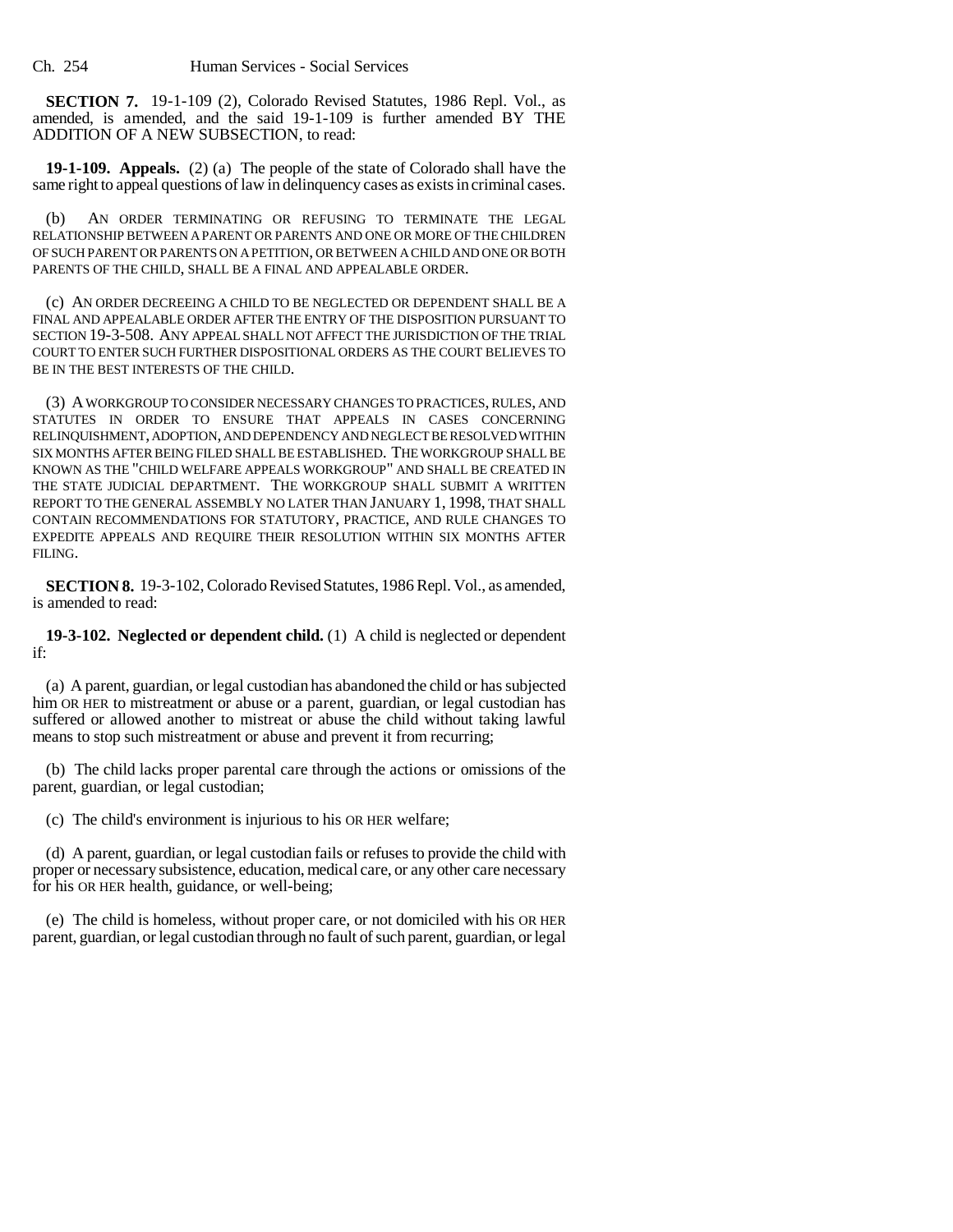custodian;

(f) The child has run away from home or is otherwise beyond the control of his OR HER parent, guardian, or legal custodian.

(2) A CHILD IS NEGLECTED OR DEPENDENT IF:

(a) A PARENT, GUARDIAN, OR LEGAL CUSTODIAN HAS SUBJECTED ANOTHER CHILD OR CHILDREN TO AN IDENTIFIABLE PATTERN OF HABITUAL ABUSE; AND

(b) SUCH PARENT, GUARDIAN, OR LEGAL CUSTODIAN HAS BEEN THE RESPONDENT IN ANOTHER PROCEEDING UNDER THIS ARTICLE IN WHICH A COURT HAS ADJUDICATED ANOTHER CHILD TO BE NEGLECTED OR DEPENDENT BASED UPON ALLEGATIONS OF SEXUAL OR PHYSICAL ABUSE, OR A COURT OF COMPETENT JURISDICTION HAS DETERMINED THAT SUCH PARENT'S, GUARDIAN'S, OR LEGAL CUSTODIAN'S ABUSE OR NEGLECT HAS CAUSED THE DEATH OF ANOTHER CHILD; AND

(c) THE PATTERN OF HABITUAL ABUSE DESCRIBED IN PARAGRAPH (a) OF THIS SUBSECTION (2) AND THE TYPE OF ABUSE DESCRIBED IN THE ALLEGATIONS SPECIFIED IN PARAGRAPH (b) OF THIS SUBSECTION (2) POSE A CURRENT THREAT TO THE CHILD.

**SECTION 9.** 19-3-211, Colorado Revised Statutes, 1986 Repl. Vol., as amended, is REPEALED AND REENACTED, WITH AMENDMENTS, to read:

**19-3-211. Conflict resolution process - rules - definitions.** (1) (a) ON OR BEFORE JANUARY 1, 1998, THE STATE DEPARTMENT, IN CONJUNCTION WITH THE ATTORNEY GENERAL, SHALL ADOPT RULES CONCERNING THE STATEWIDE IMPLEMENTATION OF A CONFLICT RESOLUTION PROCESS IN EACH COUNTY AND CITY AND COUNTY PURSUANT TO THE PROVISIONS OF THIS SECTION. THE PURPOSE OF SUCH CONFLICT RESOLUTION PROCESS IS TO PROVIDE A FORUM FOR GRIEVANCES CONCERNING THE CONDUCT OF COUNTY DEPARTMENT PERSONNEL IN PERFORMING THEIR DUTIES PURSUANT TO THIS ARTICLE.

(b) A CITIZEN REVIEW PANEL SHALL BE CREATED IN EACH COUNTY AND CITY AND COUNTY. THE MEMBERS OF SUCH CITIZEN REVIEW PANEL SHALL BE APPOINTED BY THE GOVERNING BODY WITHOUT INFLUENCE FROM THE STATE DEPARTMENT OR THE COUNTY DEPARTMENT, BE REPRESENTATIVE OF THE COMMUNITY, HAVE DEMONSTRABLE PERSONAL OR PROFESSIONAL KNOWLEDGE AND EXPERIENCE WITH CHILDREN, AND NOT BE EMPLOYEES OR AGENTS OF THE STATE DEPARTMENT OR ANY COUNTY DEPARTMENT. AT LEAST ONE MEMBER OF THE CITIZEN REVIEW PANEL IN EACH COUNTY AND CITY AND COUNTY SHALL BE THE PARENT OF A MINOR CHILD AT THE TIME OF HIS OR HER APPOINTMENT TO SERVE ON SUCH PANEL.

(c) THE CONFLICT RESOLUTION PROCESS SHALL PROVIDE FOR THE RESOLUTION OF GRIEVANCES AS FOLLOWS:

(I) TRANSMITTAL OF ALL GRIEVANCES TO THE COUNTY DIRECTOR FOR INTERNAL RESOLUTION BY THE COUNTY DEPARTMENT WITHIN TEN WORKING DAYS AFTER RECEIPT OF THE GRIEVANCE;

(II) CLOSURE OF THE GRIEVANCE AND ISSUANCE OF A WRITTEN FINAL DECISION IF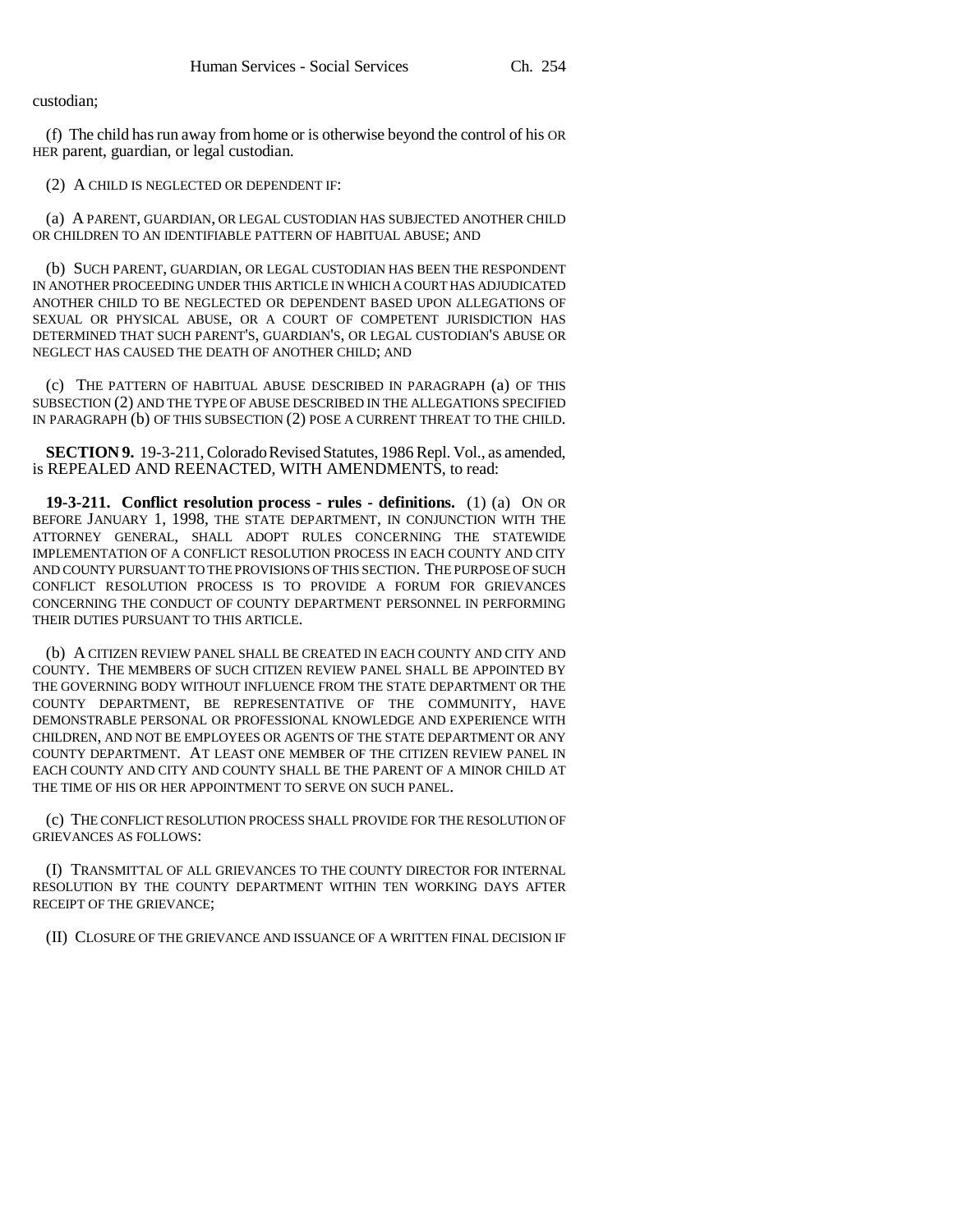THE COUNTY DEPARTMENT HAS RESOLVED THE GRIEVANCE TO THE COMPLAINANT'S SATISFACTION;

(III) REFERRAL OF THE GRIEVANCE TO THE CITIZEN REVIEW PANEL UPON THE REQUEST OF THE COMPLAINANT IF THE COUNTY DEPARTMENT HAS NOT RESOLVED THE GRIEVANCE TO THE COMPLAINANT'S SATISFACTION;

(IV) REVIEW BY THE CITIZEN REVIEW PANEL OF THE GRIEVANCE AND THE COUNTY DEPARTMENT'S PROPOSED RESOLUTION OF THE GRIEVANCE WITHIN THIRTY DAYS AFTER RECEIPT OF THE REFERRAL;

(V) WRITTEN NOTIFICATION BY THE CITIZEN REVIEW PANEL TO THE COMPLAINANT AND THE COUNTY DIRECTOR OF ITS RECOMMENDATION CONCERNING THE GRIEVANCE AND THE BASIS FOR ITS RECOMMENDATION;

(VI) CLOSURE OF THE GRIEVANCE AND ISSUANCE OF A WRITTEN FINAL DECISION BY THE COUNTY DIRECTOR IF THE COUNTY DEPARTMENT AGREES WITH THE RECOMMENDATION OF THE CITIZEN REVIEW PANEL;

(VII) REFERRAL OF A GRIEVANCE TO THE GOVERNING BODY FOR REVIEW IF THE COUNTY DEPARTMENT OR THE COMPLAINANT DISAGREES WITH THE RECOMMENDATION OF THE CITIZEN REVIEW PANEL.

(d) THE GOVERNING BODY SHALL SUBMIT A WRITTEN DECISION CONTAINING ITS RECOMMENDATION AND THE BASIS FOR ITS RECOMMENDATION TO THE COUNTY DIRECTOR AND ANY COUNTY DEPARTMENT EMPLOYEE WHO IS THE SUBJECT OF A GRIEVANCE, AND THE COUNTY DIRECTOR SHALL ISSUE A WRITTEN FINAL DECISION THAT SHALL INCLUDE THE COUNTY DIRECTOR'S PLAN FOR IMPLEMENTATION OF THE FINAL DECISION.

(e) ANY RECOMMENDATIONS OF THE CITIZEN REVIEW PANEL AND OF THE GOVERNING BODY SHALL BE LIMITED TO ACTIONS WITHIN THE AUTHORITY OF THE COUNTY DIRECTOR INCLUDING, BUT NOT LIMITED TO, RECOMMENDATIONS FOR CASE REASSIGNMENT, PERSONNEL TRAINING, AND DISCIPLINARY ACTION CONCERNING A COUNTY DEPARTMENT EMPLOYEE. IF DISCIPLINARY ACTION IS INITIATED AGAINST A COUNTY DEPARTMENT EMPLOYEE AS A RESULT OF RECOMMENDATIONS, THE EMPLOYEE SHALL BE ENTITLED TO THE RIGHTS, INCLUDING PROCEDURAL RIGHTS TO APPEAL, THAT THE EMPLOYEE HAS THROUGH THE MERIT SYSTEM OR OTHER APPLICABLE PERSONNEL SYSTEM UNDER WHICH THE EMPLOYEE IS EMPLOYED.

(f) A CITIZEN REVIEW PANEL AND ANY GOVERNING BODY SHALL HAVE ACCESS TO CHILD ABUSE OR NEGLECT REPORTS AND ANY INFORMATION FROM THE COMPLETE CASE FILE THAT THE GOVERNING BODY BELIEVES IS PERTINENT TO THE GRIEVANCE, WHICH SHALL BE REVIEWED SOLELY FOR THE PURPOSE OF RESOLVING GRIEVANCES PURSUANT TO THE PROVISIONS OF THIS SECTION; EXCEPT THAT ACCESS TO IDENTIFYING INFORMATION CONCERNING ANY PERSON WHO REPORTED CHILD ABUSE OR NEGLECT SHALL NOT BE PROVIDED AND NO PARTICIPANT IN THE CONFLICT RESOLUTION PROCESS SHALL DIVULGE OR MAKE PUBLIC ANY CONFIDENTIAL INFORMATION CONTAINED IN A REPORT OF CHILD ABUSE OR NEGLECT OR IN OTHER CASE FILE RECORDS TO WHICH HE OR SHE HAS BEEN PROVIDED ACCESS.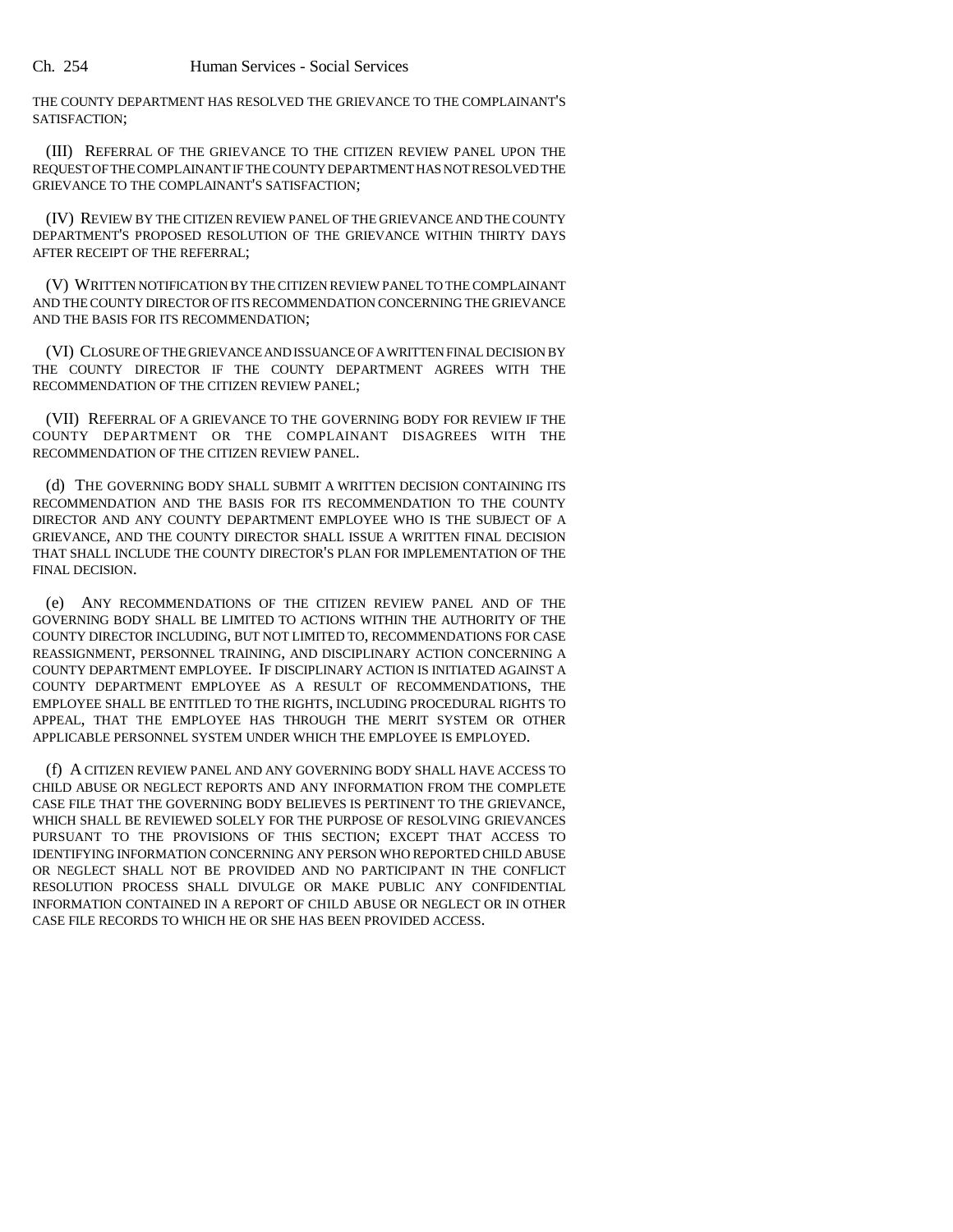(g) THE COUNTY DEPARTMENT SHALL PREPARE A FINAL REPORT TO THE CITIZEN REVIEW PANEL WITHIN THIRTY DAYS AFTER THE ISSUANCE OF ANY FINAL DECISION IN THE CONFLICT RESOLUTION PROCESS THAT SHALL INCLUDE THE DISPOSITION OF EACH GRIEVANCE REFERRED TO THE CITIZEN REVIEW PANEL IN A MANNER NOT INCONSISTENT WITH APPLICABLE STATE AND COUNTY PERSONNEL RULES.

(h) THE COMPLAINANT OR COUNTY DEPARTMENT EMPLOYEE WHO IS THE SUBJECT OF THE GRIEVANCE SHALL RECEIVE COPIES OF THE FOLLOWING:

(I) THE WRITTEN DECISION OF THE GOVERNING BODY REQUIRED PURSUANT TO PARAGRAPH (d) OF THIS SUBSECTION (1);

(II) THE FINAL WRITTEN DECISION OF THE COUNTY DIRECTOR REQUIRED PURSUANT TO PARAGRAPH (d) OF THIS SUBSECTION (1);

(III) THE FINAL REPORT OF THE COUNTY DEPARTMENT REQUIRED PURSUANT TO PARAGRAPH (g) OF THIS SUBSECTION (1).

(2) THE STATE DEPARTMENT SHALL CREATE A SYSTEM FOR MONITORING COMPLIANCE WITH THIS SECTION THAT SHALL INCLUDE ANNUAL REPORTS PREPARED BY EACH COUNTY AND CITY AND COUNTY AS TO THE GRIEVANCES RECEIVED AND THEIR DISPOSITION. SUCH ANNUAL REPORTS SHALL BE MADE AVAILABLE TO THE CITIZEN REVIEW PANELS AND THE STATE DEPARTMENT AND SHALL BE AVAILABLE FOR PUBLIC REVIEW.

(3) (a) AT THE REQUEST OF THE COMPLAINANT, THE COUNTY DEPARTMENT, OR THE SUBJECT OF THE GRIEVANCE, EACH CITIZEN REVIEW PANEL, AS PART OF ITS REVIEW, MAY TAKE INFORMAL TESTIMONY SUBMITTED VOLUNTARILY AND WITHOUT FEE BY EXPERTS OR OTHER INDIVIDUALS, INCLUDING COUNTY DEPARTMENT PERSONNEL.

(b) EACH CITIZEN REVIEW PANEL MAY REQUEST AND RECEIVE INFORMATION FROM ANY OTHER COUNTY OR CITY AND COUNTY THAT MAY BE PERTINENT TO THE GRIEVANCE.

(4) EACH COUNTY DEPARTMENT SHALL IMPLEMENT THE CONFLICT RESOLUTION PROCESS NO LATER THAN JANUARY 1, 1998. THE STATE DEPARTMENT SHALL PROMULGATE RULES GOVERNING THE IMPLEMENTATION OF THE PROCESS IN THE FOLLOWING AREAS:

(a) PROCEDURES FOR MAKING RELEVANT INFORMATION CONCERNING THE CONFLICT RESOLUTION PROCESS PUBLIC;

(b) TIME FRAMES FOR THE CITIZEN REVIEW PANEL'S AND THE GOVERNING BODY'S WRITTEN NOTIFICATION OF RECOMMENDATIONS; AND

(c) PROCEDURES FOR PROCESSING GRIEVANCES, FOR DETERMINING IF A GRIEVANCE IS WITHIN THE SCOPE OF THE CONFLICT RESOLUTION PROCESS, AND FOR RECEIVING TESTIMONY AND OTHER INFORMATION FROM THE COMPLAINANT, THE COUNTY DEPARTMENT, AND THE SUBJECT OF THE GRIEVANCE.

(5) (a) NOTHING IN THIS SECTION SHALL BE CONSTRUED TO DIRECT OR AUTHORIZE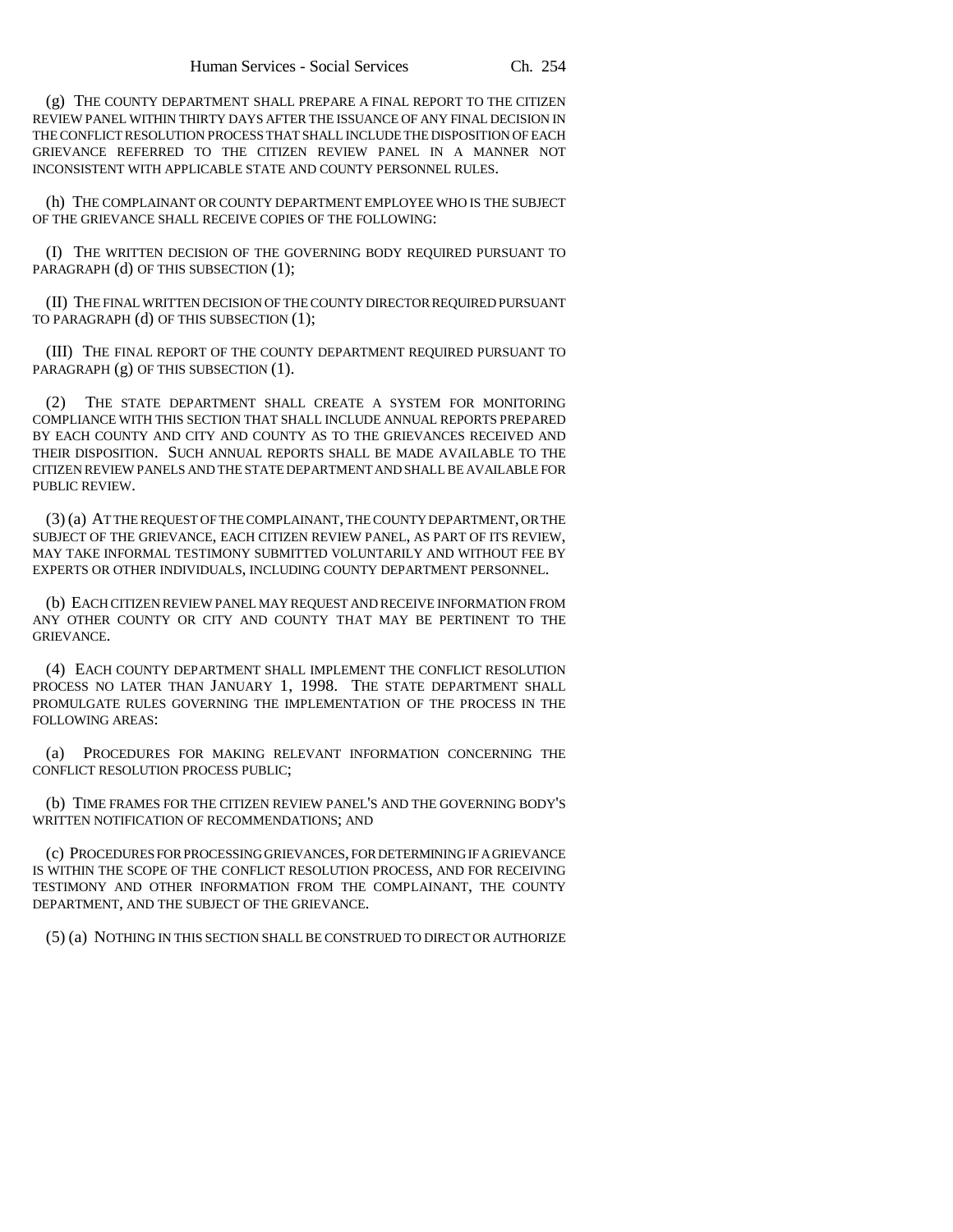ANY PARTICIPANT IN THE CONFLICT RESOLUTION PROCESS TO USE THE PROCESS TO INTERFERE WITH ANY CIVIL OR CRIMINAL INVESTIGATION OR JUDICIAL PROCEEDING, TO SEEK RELIEF FROM ANY COURT ACTION, OR TO SEEK A REMEDY THAT IS WITHIN THE AUTHORITY OF A COURT HAVING JURISDICTION OVER A PENDING PROCEEDING.

(b) NOTWITHSTANDING THE PROVISIONS OF PARAGRAPH (a) OF THIS SUBSECTION (5), A COUNTY DEPARTMENT SHALL NOT BE PRECLUDED FROM PRESENTING ANY RELEVANT EVIDENCE IN A PENDING CIVIL OR CRIMINAL INVESTIGATION OR PROCEEDING THAT THE COUNTY DEPARTMENT HAS OBTAINED IN THE COURSE OF FULFILLING ITS DUTIES IN THE CONFLICT RESOLUTION PROCESS PURSUANT TO THE PROVISIONS OF THIS SECTION.

**SECTION 10.** 19-3-212 (2), Colorado Revised Statutes, 1986 Repl. Vol., as amended, is amended to read:

**19-3-212. Notice of rights and remedies for families.** (2) The notice prepared pursuant to subsection  $(1)$  of this section shall be supplied to all social service and law enforcement agencies in the state and shall be delivered to all parents and families from whom children are removed under court order or by law enforcement personnel, along with a copy of the court order directing removal of the child or children from the home. In addition to the notification on the court order, the informational notice shall contain a statement as to the cause of the removal of the THE NOTICE SHALL ALSO CONTAIN DISCLOSURE OF THE AVAILABILITY OF THE CONFLICT RESOLUTION PROCESS TO PERSONS WHO ARE THE SUBJECT OF ANY CHILD ABUSE OR NEGLECT REPORT AND TO THE PARENTS, GUARDIAN, OR LEGAL CUSTODIAN OF A CHILD WHO IS THE SUBJECT OF ANY CHILD ABUSE OR NEGLECT REPORT.

**SECTION 11.** Part 2 of article 3 of title 19, Colorado Revised Statutes, 1986 Repl. Vol., as amended, is amended BY THE ADDITION OF THE FOLLOWING NEW SECTIONS to read:

**19-3-213. Placement criteria.** (1) IN ANY CASE IN WHICH THE COUNTY DEPARTMENT RECOMMENDS PLACEMENT OUT OF THE HOME FOR A CHILD OR IN WHICH A CHILD IS IN OUT-OF-HOME PLACEMENT, THE COURT, THE GUARDIAN AD LITEM, THE COUNTY DEPARTMENT, ANY CASA VOLUNTEER, AND OTHER PARTIES SHALL CONSIDER THE BEST INTERESTS OF THE CHILD AND SHALL COMPLY WITH THE FOLLOWING PLACEMENT CRITERIA:

(a) PRIOR TO THE CHANGE OF PLACEMENT OF A CHILD, THE COUNTY DEPARTMENT SHALL, TO THE EXTENT POSSIBLE, NOTIFY THE GUARDIAN AD LITEM, ANY CASA VOLUNTEER, AND OTHER PARTIES. IF THE GUARDIAN AD LITEM OR OTHER PARTY DISAGREES WITH THE CHANGE OF PLACEMENT, HE OR SHE MAY SEEK AN EMERGENCY HEARING CONCERNING THE APPROPRIATE PLACEMENT FOR A CHILD. IN AN EMERGENCY, THE COUNTY DEPARTMENT MAY PROCEED TO MAKE THE CHANGE OF PLACEMENT PRIOR TO ANY REQUESTED HEARING.

(b) EXCEPT IN EXCEPTIONAL CIRCUMSTANCES, NO CHILD SHALL REMAIN IN AN EMERGENCY, SHORT-TERM, OR SHELTER FACILITY FOR MORE THAN SIXTY DAYS, NOR SHALL A CHILD BE MOVED FROM ONE SUCH FACILITY TO ANOTHER, UNLESS ALL REASONABLE EFFORTS TO RETURN THE CHILD TO THE CHILD'S HOME OR TO PLACE THE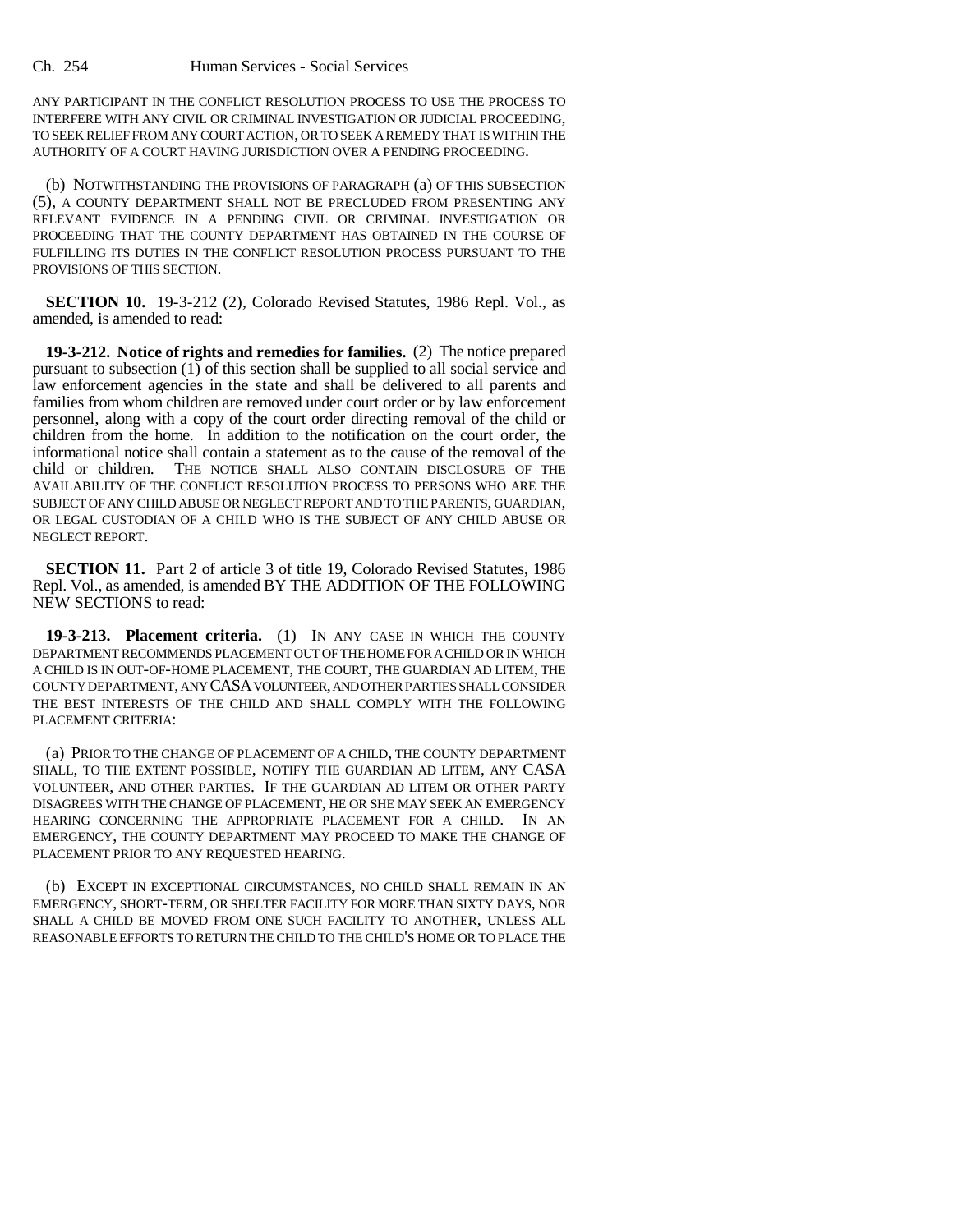CHILD IN A MORE PERMANENT SETTING HAVE BEEN EXHAUSTED.

(2) IF A CHILD RUNS AWAY FROM AN OUT-OF-HOME PLACEMENT FACILITY, THE PERSON IN CHARGE OF THE PLACEMENT FACILITY, FOSTER PARENT, RELATIVE, OR OTHER PLACEMENT PROVIDER SHALL NOTIFY THE COUNTY DEPARTMENT AS SOON AS POSSIBLE AFTER DISCOVERING THAT THE CHILD HAS RUN AWAY. THE COUNTY DEPARTMENT SHALL NOTIFY THE COURT AND OTHER PARTIES WITHIN TEN DAYS AFTER THE COUNTY DEPARTMENT HAS RECEIVED NOTICE AND TAKE APPROPRIATE STEPS TO LOCATE THE CHILD.

**19-3-214. Placement reporting.** (1) EACH COUNTY DEPARTMENT SHALL MAINTAIN AND UPDATE ON A MONTHLY BASIS A REPORT OF THE NUMBER OF CHILDREN WHO HAVE BEEN REMOVED FROM THEIR HOMES AND PLACED IN THE TEMPORARY CUSTODY OF THE COUNTY DEPARTMENT FOR THE PRECEDING MONTH. THE REPORT SHALL INDICATE WHETHER A CHILD WHO HAS BEEN PLACED OUT OF THE HOME HAS BEEN PLACED WITH RELATIVES.

(2) THE STATE DEPARTMENT SHALL SUBMIT AN ANNUAL REPORT TO THE JOINT BUDGET COMMITTEE OF THE GENERAL ASSEMBLY NO LATER THAN DECEMBER 1 OF EACH YEAR THAT COMPILES THE MONTHLY REPORTS OF THE NUMBER OF CHILDREN WHO HAVE BEEN PLACED OUT OF THE HOME IN EACH COUNTY OR CITY AND COUNTY FOR THE PRECEDING YEAR AS REQUIRED PURSUANT TO SUBSECTION (1) OF THIS SECTION.

**SECTION 12.** 19-3-308 (2), Colorado Revised Statutes, 1986 Repl. Vol., as amended, is amended to read:

**19-3-308. Action upon report of intrafamilial, institutional, or third-party abuse - child protection team.** (2) The investigation, to the extent that it is reasonably possible, shall include:

(a) THE CREDIBILITY OF THE SOURCE OR THE REPORT;

 $(a)$  (b) The nature, extent, and cause of the abuse or neglect;

 $(b)$  (c) The identity of the person responsible for such abuse or neglect;

 $\left(\frac{e}{c}\right)$  (d) The names and conditions of any other children living in the same place;

 $(d)$  (e) The environment and the relationship of any children therein to the person responsible for the suspected abuse or neglect;

(e) (f) All other data deemed pertinent.

**SECTION 13.** 19-3-312, Colorado Revised Statutes, 1986 Repl. Vol., as amended, is amended BY THE ADDITION OF THE FOLLOWING NEW SUBSECTIONS to read:

**19-3-312. Court proceedings.** (4) IF A REPORT UNDER SECTION 19-3-304 OR 19-3-305 IS BASED SOLELY ON AN ALLEGATION OF EMOTIONAL ABUSE AS DEFINED IN SECTION 19-1-103(1) (a), IF REQUESTED BY ANY PARTY TO THE PROCEEDING OR UPON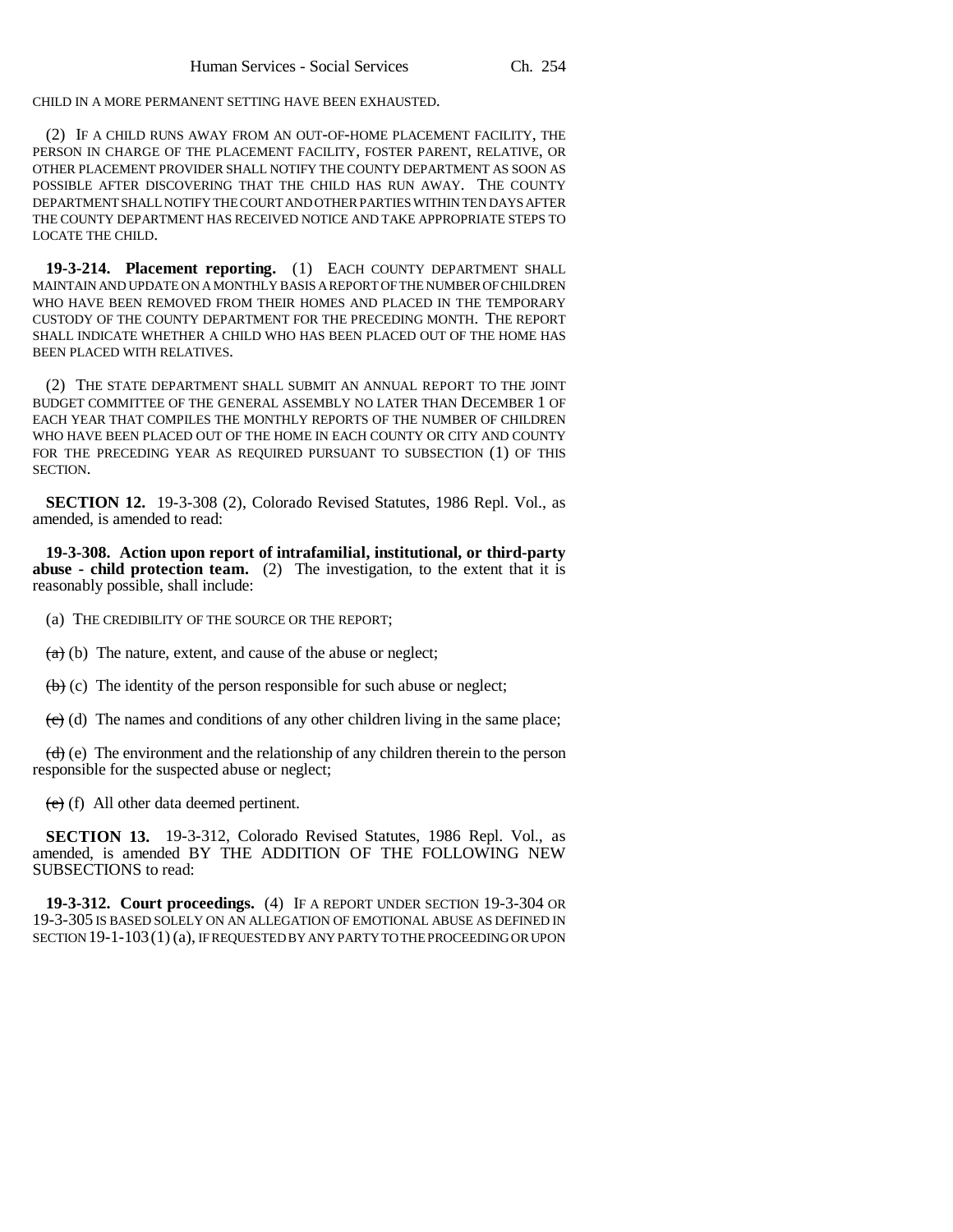ITS OWN MOTION, THE COURT SHALL ORDER A REPORT TO BE PREPARED BY AN INDEPENDENT MENTAL HEALTH CARE PROVIDER. THE INDEPENDENT MENTAL HEALTH CARE PROVIDER SHALL INTERVIEW THE CHILD AND THE ALLEGED PERPETRATOR OF THE ABUSE. THE COSTS OF THE REPORT SHALL BE SPLIT EQUALLY BETWEEN THE COUNTY AND THE PARTY REQUESTING THE REPORT, UNLESS THE COURT FINDS THAT PAYING SUCH COSTS WOULD CAUSE A HARDSHIP TO THE PARTY.

(5) IF A PETITION IS FILED ALLEGING THAT A CHILD IS NEGLECTED OR DEPENDENT BASED UPON SECTION 19-3-102 (2), THE COUNTY DEPARTMENT SHALL ENGAGE IN CONCURRENT PLANNING TO EXPEDITE THE PERMANENCY PLANNING PROCESS FOR THE CHILD WHO IS THE SUBJECT OF SUCH PETITION.

**SECTION 14.** 19-3-507, Colorado Revised Statutes, 1986 Repl. Vol., as amended, is amended BY THE ADDITION OF A NEW SUBSECTION to read:

**19-3-507. Dispositional hearing.** (5) PARENTS, GRANDPARENTS, RELATIVES, OR FOSTER PARENTS WHO HAVE THE CHILD IN THEIR CARE FOR MORE THAN THREE MONTHS WHO HAVE INFORMATION OR KNOWLEDGE CONCERNING THE CARE AND PROTECTION OF THE CHILD MAY INTERVENE AS A MATTER OF RIGHT FOLLOWING ADJUDICATION WITH OR WITHOUT COUNSEL.

**SECTION 15.** 19-3-508 (1) (e) (I), Colorado Revised Statutes, 1986 Repl. Vol., as amended, is amended to read:

**19-3-508. Neglected or dependent child - disposition.** (1) When a child has been adjudicated to be neglected or dependent, the court may enter a decree of disposition the same day, but in any event it shall do so within forty-five days unless the court finds that the best interests of the child will be served by granting a delay. In a county designated pursuant to section 19-1-123, if the child is under six years of age at the time a petition is filed in accordance with section 19-3-501 (2), the court shall enter a decree of disposition within thirty days after the adjudication and shall not grant a delay unless good cause is shown and unless the court finds that the best interests of the child will be served by granting the delay. It is the intent of the general assembly that the dispositional hearing be held on the same day as the adjudicatory hearing, whenever possible. If a delay is granted, the court shall set forth the reasons why a delay is necessary and the minimum amount of time needed to resolve the reasons for the delay and shall schedule the hearing at the earliest possible time following the delay. When the decree does not terminate the parent-child legal relationship, the court shall approve an appropriate treatment plan that shall include but not be limited to one or more of the following provisions of paragraphs (a) to (d) of this subsection (1):

(e) (I) The court shall approve an appropriate treatment plan involving the child named and each respondent named and served in the action. However, the court may find that an appropriate treatment plan cannot be devised as to a particular respondent because the child has been abandoned as set forth in subsection (4) of this section and the parents cannot be located OR BECAUSE THE CHILD HAS BEEN ADJUDICATED AS NEGLECTED OR DEPENDENT BASED UPON SECTION 19-3-102 (2).

**SECTION 16.** 19-3-604 (1) (b), Colorado Revised Statutes, 1986 Repl. Vol., as amended, is amended to read: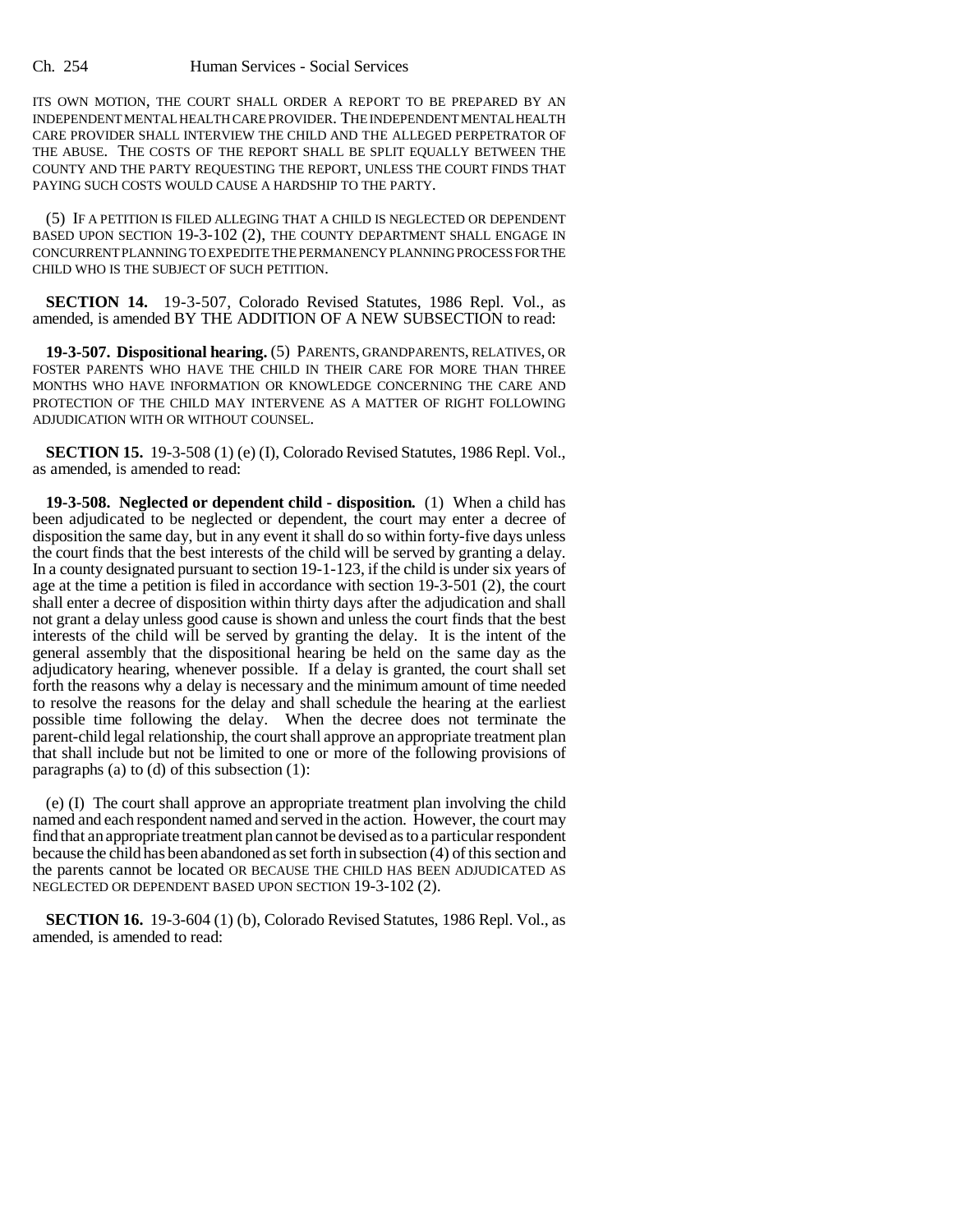**19-3-604. Criteria for termination.** (1) The court may order a termination of the parent-child legal relationship upon the finding of any one of the following:

(b) That the child is adjudicated dependent or neglected and the court has found by clear and convincing evidence that no appropriate treatment plan can be devised to address the unfitness of the parent or parents. In making such a determination, the court shall find one of the following as the basis for unfitness:

(I) Emotional illness, mental illness, or mental deficiency of the parent of such duration or nature as to render the parent unlikely within a reasonable time to care for the ongoing physical, mental, and emotional needs and conditions of the child;

(II) A single incident resulting in a gravely disabling injury or disfigurement of the child;

(III) Long-term confinement of the parent of such duration that the parent is not eligible for parole for at least six years after the date the child was adjudicated dependent or neglected or, in a county designated pursuant to section 19-1-123, if the child is under six years of age at the time a petition is filed in accordance with section 19-3-501 (2), the long-term confinement of the parent of such duration that the parent is not eligible for parole for at least thirty-six months after the date the child was adjudicated dependent or neglected and the court has found by clear and convincing evidence that no appropriate treatment plan can be devised to address the unfitness of the parent or parents;

(IV) Gravely disabling injury or death of a sibling due to proven parental abuse or neglect;

(V) AN IDENTIFIABLE PATTERN OF HABITUAL ABUSE TO WHICH ANOTHER CHILD HAS BEEN SUBJECTED AND, AS A RESULT OF WHICH, A COURT HAS ADJUDICATED ANOTHER CHILD AS NEGLECTED OR DEPENDENT BASED UPON ALLEGATIONS OF SEXUAL OR PHYSICAL ABUSE, OR A COURT OF COMPETENT JURISDICTION HAS DETERMINED THAT SUCH ABUSE HAS CAUSED THE DEATH OF ANOTHER CHILD.

**SECTION 17.** 19-1-107 (3), Colorado Revised Statutes, 1986 Repl. Vol., as amended, is amended to read:

**19-1-107. Social study and other reports.** (3) In any case where placement out of the home is recommended, the social study required by subsection (1) of this section shall include THE COST OF THE RECOMMENDED PLACEMENT AND an evaluation for placement containing the information required by section 19-3-701 (5). Placement criteria shall be developed jointly by the department of education and the department of human services, and, in the case of matters involving juvenile delinquency, in accordance with the criteria for the placement of juveniles specified in section  $19-2-1602(1)$  (a). Such criteria shall be used by the probation department or agency designated by the court to determine its recommendation about the need for placement.

**SECTION 18.** 19-3-508 (5) (b), Colorado Revised Statutes, 1986 Repl. Vol., as amended, is amended to read: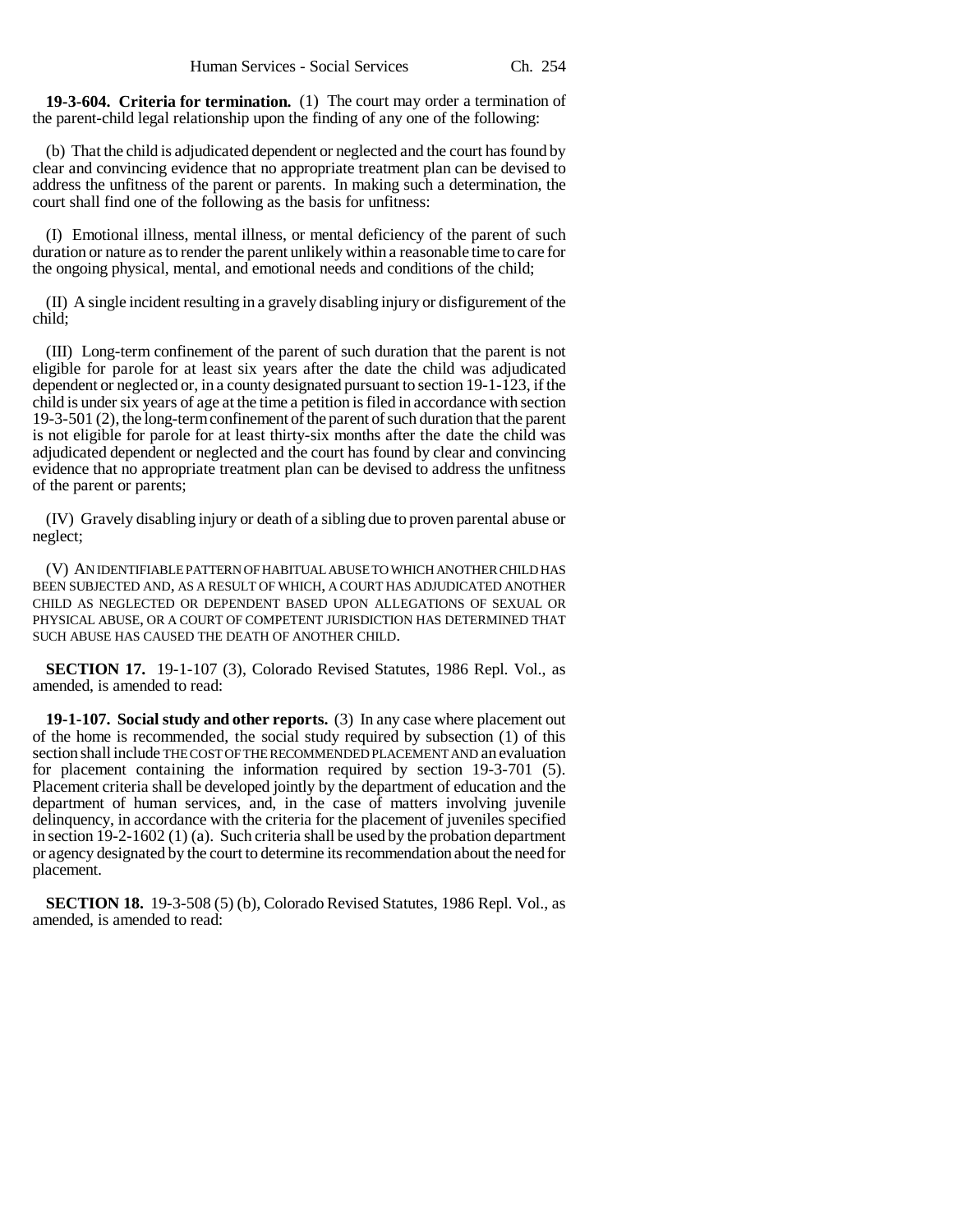**19-3-508. Neglected or dependent child - disposition.** (5) (b) If the court finds that placement out of the home is necessary and is in the best interests of the child and the community, the court shall place the child with a relative, including the child's grandparent, as provided in paragraph (b) of subsection (1) of this section, if such placement is in the child's best interests. The court shall place the child in the facility or setting which THAT most appropriately meets the needs of the child, the family, and the community. In making its decision as to proper placement, the court shall utilize the evaluation for placement prepared pursuant to section 19-1-107. If the court places the child in a facility located in Colorado other than one recommended by the evaluation for placement, in a facility located outside this state in accordance with the evaluation for placement, or in a facility in which the average monthly cost exceeds the amount established by the general assembly in the general appropriation bill, it shall make specific findings of fact, including the monthly cost of the facility in which such child is placed, relating to its placement decision. DEVIATES FROM THE RECOMMENDATIONS OF THE EVALUATION FOR PLACEMENT IN A MANNER THAT RESULTS IN A DIFFERENCE IN THE COST OF THE DISPOSITION ORDERED BY THE COURT AND THE COST OF THE DISPOSITION RECOMMENDED IN THE EVALUATION, THE COURT SHALL MAKE SPECIFIC FINDINGS OF FACT RELATING TO ITS DECISION, INCLUDING THE MONTHLY COST OF THE PLACEMENT, IF ORDERED. A copy of such findings shall be sent to the chief justice of the supreme court, who shall report monthly ANNUALLY to the joint budget committee and annually to the health, environment, welfare, and institutions committees of the house of representatives and senate of the general assembly on such placements ORDERS.

**SECTION 19.** 19-3-701 (6), Colorado Revised Statutes, 1986 Repl. Vol., as amended, is amended to read:

**19-3-701. Petition for review of need for placement.** (6) The petition for review of need for placement shall request the court to determine, by a preponderance of the evidence, if placement or continued placement is necessary and is in the best interest of the child and of the community. If the court makes such a finding, it shall enter a decree ordering the child's placement out of the home in the facility or setting which THAT most appropriately meets the needs of the child, the family, and the community. In making its decision as to proper placement, the court shall utilize the evaluation for placement prepared pursuant to section 19-1-107 or the evaluation for placement required by subsection (5) of this section, THAT SHALL STATE THE COST OF RECOMMENDED PLACEMENT. If the evaluation for placement recommends placement in a facility located in Colorado which can provide appropriate treatment and which will accept the child, then the court shall not place the child in a facility outside this state. If the court places the child in a facility located in Colorado other than one recommended by the evaluation for placement, in a facility located outside this state in accordance with the evaluation for placement, or in a facility in which the average monthly cost exceeds the amount established by the general assembly in the general appropriation bill, it shall make specific findings of fact, including the monthly cost of the facility in which such child is placed, relating to its placement decision. DEVIATES FROM THE RECOMMENDATIONS OF THE EVALUATION FOR PLACEMENT IN A MANNER THAT RESULTS IN A DIFFERENCE IN THE COST OF THE DISPOSITION ORDERED BY THE COURT AND THE COST OF THE DISPOSITION RECOMMENDED IN THE EVALUATION, THE COURT SHALL MAKE SPECIFIC FINDINGS OF FACT RELATING TO ITS DECISION, INCLUDING THE MONTHLY COST OF THE PLACEMENT, IF ORDERED. A copy of such findings shall be sent to the chief justice of the supreme court, who shall